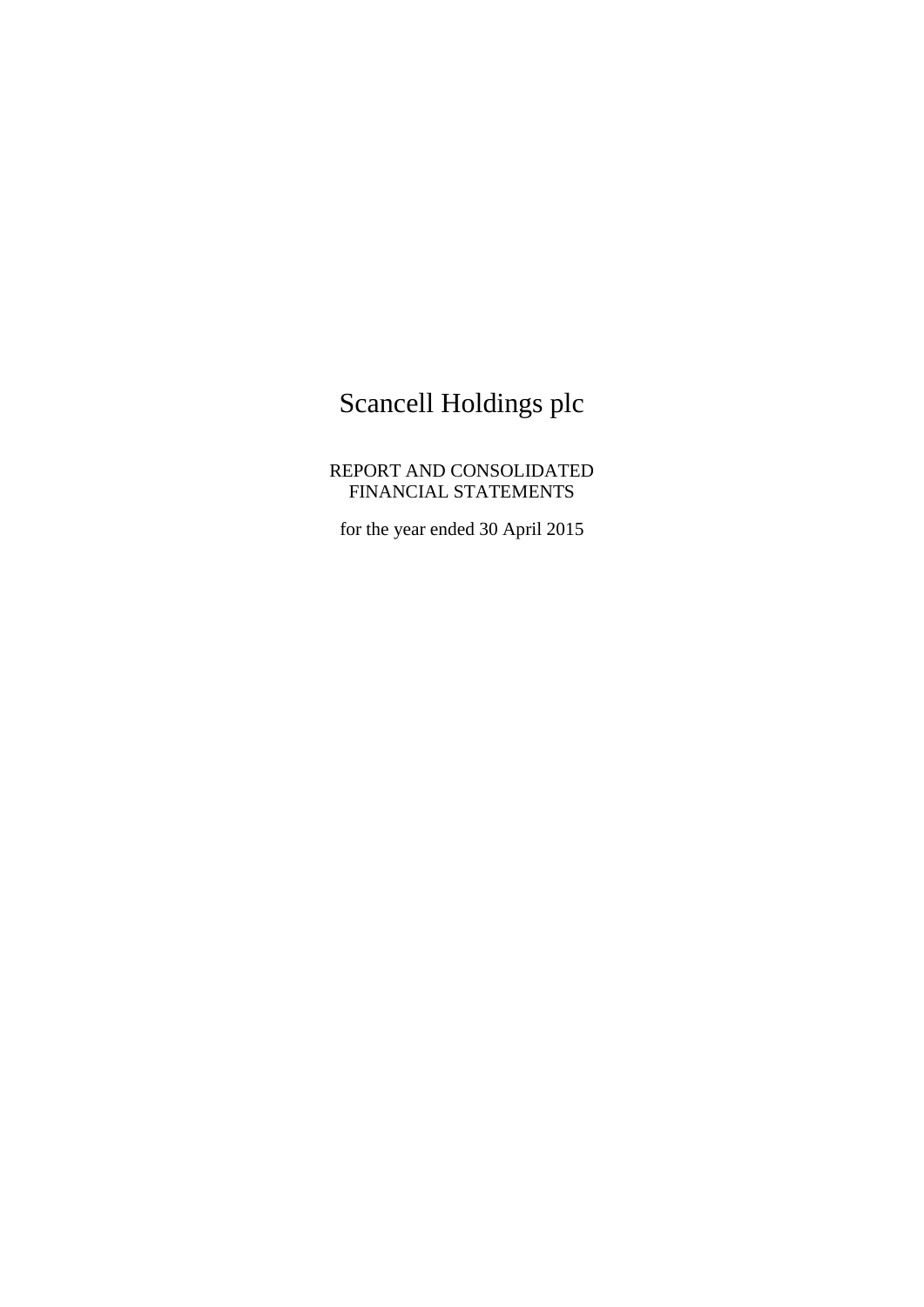## Scancell Holdings plc COMPANY INFORMATION

\_\_\_\_\_\_\_\_\_\_\_\_\_\_\_\_\_\_\_\_\_\_\_\_\_\_\_\_\_\_\_\_\_\_\_\_\_\_\_\_\_\_\_\_\_\_\_\_\_\_\_\_\_\_\_\_\_\_\_\_\_\_\_

#### DIRECTORS

Professor L Durrant Dr M G W Frohn Dr R M Goodfellow Mr D E Evans Ms K Cornish-Bowden Dr SE Adams

#### SECRETARY

Eversecretary Limited

#### REGISTERED OFFICE

Eversheds House 70 Great Bridgewater Street Manchester M1 5ES

#### PRINCIPAL PLACE OF BUSINESS

Department of Clinical Oncology City Hospital Hucknall Road Nottingham NG5 1PB

#### REGISTERED NUMBER

06564638 (England and Wales)

#### AUDITOR

Champion Accountants LLP Statutory Auditor 2<sup>nd</sup> Floor Refuge House 33-37 Watergate Row Chester CH1 2LE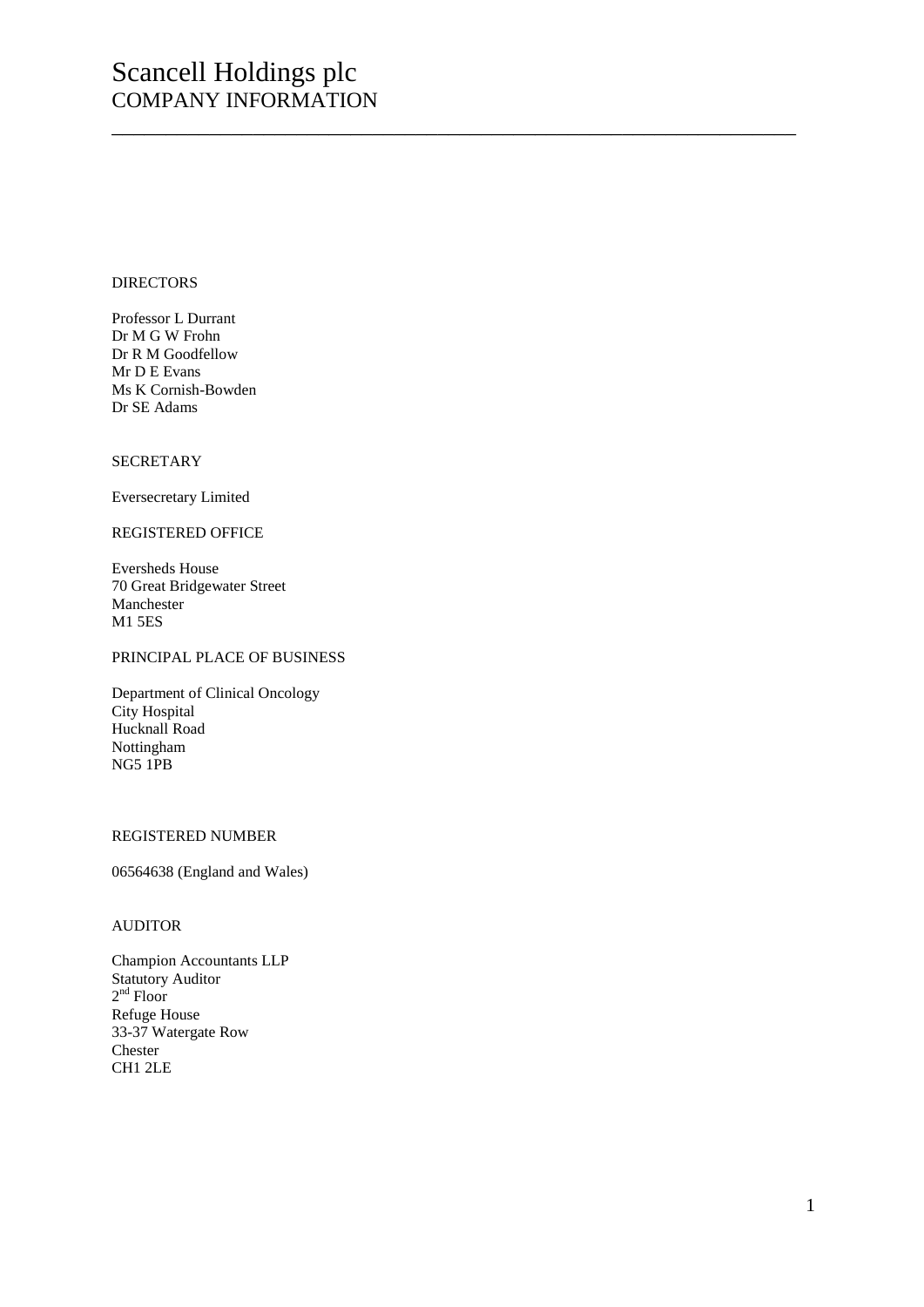I am pleased to report the Group's final results for the year ended 30 April 2015.

During the year Scancell continued to make progress with the SCIB1 Phase 1/2 clinical trial in patients with Stage III/IV melanoma and closed the trial to further patient recruitment in the third quarter of 2015. SCIB1 continues to deliver strong survival data, especially in patients with fully resected disease. As previously reported, SCIB1 continues to be a safe and well tolerated treatment with no withdrawals from the study due to drug-related adverse events. Once the last patient in the main, six-month part of the study has completed the study, the Company will analyse the data and prepare a clinical study report. Patients on long-term continuation treatment will continue to be dosed for up to five years from the end of the main study period.

\_\_\_\_\_\_\_\_\_\_\_\_\_\_\_\_\_\_\_\_\_\_\_\_\_\_\_\_\_\_\_\_\_\_\_\_\_\_\_\_\_\_\_\_\_\_\_\_\_\_\_\_\_\_\_\_\_\_\_\_\_\_\_

#### **Financial**

#### *Profit and Loss Account*

The Group made an overall operating loss for the year to 30 April 2015 of £2,959,995 (2014: loss of £2,497,220). The increased loss for the period has been as a result of additional expenditure on the SCIB1 clinical trials and the further development of Moditope®.

Overall the loss for the year was £2,414,630 (2014: loss £2,222,954).

#### *Balance Sheet*

The cash at bank at 30 April 2015 was £3,059,001 (30 April 2014: £5,566,234) and net assets amounted to £6,754,002 (30 April 2014: £9,077,264).

#### **ImmunoBody® platform**

Scancell's ImmunoBody® immunotherapy platform enhances the uptake and presentation of cancer antigens to harness high avidity T cell responses that destroy tumours. Each ImmunoBody® vaccine can be designed to target a particular cancer in a highly specific manner, offering the potential for enhanced efficacy and safety compared with more conventional approaches. The platform has been validated both in animals and in the clinic with the Company's first cancer vaccine, SCIB1, and many opportunities also exist for the development of a pipeline of ImmunoBody® vaccines, both for cancer and chronic infectious diseases.

#### *SCIB1 melanoma vaccine*

In July, post period-end, the Company announced that it has closed patient recruitment for its SCIB1 ImmunoBody® Phase 1/2 clinical trial in patients with Stage III/IV melanoma.

The Phase 1/2 clinical trial, conducted across six UK centres, is an open label, non-randomised study to determine the safety and tolerability of SCIB1 administered intramuscularly using an electroporation device (TriGrid Delivery System, manufactured by Ichor Medical Systems, USA). Part 1 was a dose-escalation to determine the dose for Part 2. While the primary objective of the study is to assess safety and tolerability, the study is also assessing immune response, anti-tumour activity and the ability of SCIB1 to delay or prevent disease recurrence in patients with resected disease.

In total, 35 patients have now been treated with SCIB1, including ten patients at the higher 8mg dose. Six patients remain on long-term treatment and have received between two and ten additional 4mg or 8mg doses of SCIB1 every three to six months.

As with previously reported data, SCIB1 continues to be a safe and well tolerated treatment with no withdrawals from the study due to drug-related adverse events. All 20 patients with resected disease remain alive including the four patients on the 8mg dose. The median observation time in the 16 patients with resected disease who received 2-4 mg doses of SCIB1 is now 37 months and all of these patients have survived for at least 30 months since treatment commenced (range 30-50 months).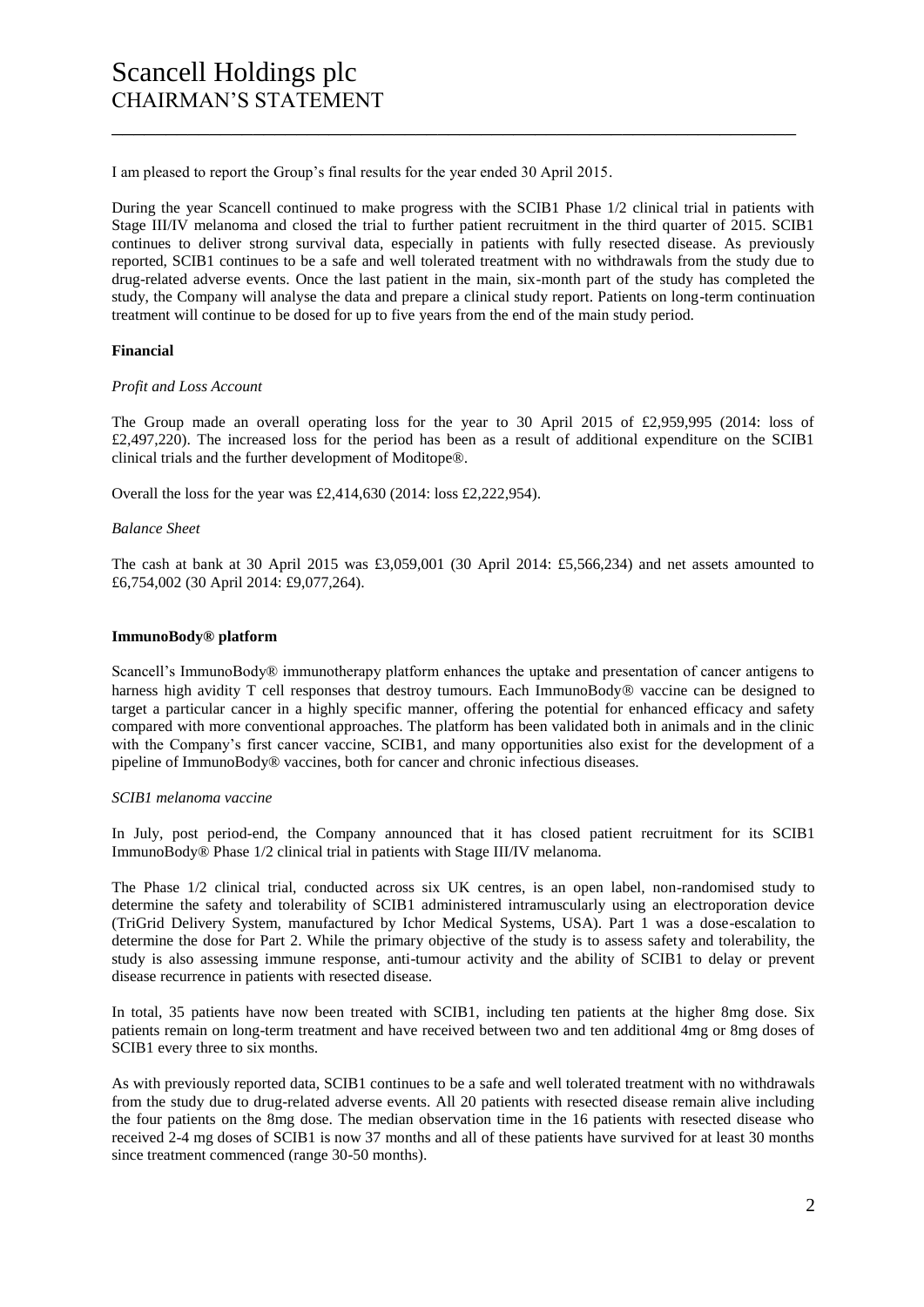Once the last patient in the main, six-month part of the study has completed the study, the Company will analyse the data and prepare a clinical study report. Patients on long-term continuation treatment will continue to be dosed for up to five years from the end of the main study period.

\_\_\_\_\_\_\_\_\_\_\_\_\_\_\_\_\_\_\_\_\_\_\_\_\_\_\_\_\_\_\_\_\_\_\_\_\_\_\_\_\_\_\_\_\_\_\_\_\_\_\_\_\_\_\_\_\_\_\_\_\_\_\_

#### *Collaboration*

Also in July, the Company announced an agreement with ImmunID to collaborate on a research project aimed at predicting which patients will respond best to SCIB1 treatment. The study uses ImmunID's flagship clinical product, ImmunTraCkeR®, before and during treatment, to assess the immune-modulatory effect of Scancell's SCIB1 ImmunoBody® vaccine in patients with Stage III/IV metastatic melanoma. The ImmunTraCkeR® assay will be used to:

- Understand pre-existing immunity of Stage III/IV metastatic melanoma patients;
- Monitor T cell diversity over time in order to assess immune-modulatory effect of the SCIB1 cancer vaccine;
- Make a preliminary assessment of ImmunTraCkeR® acting as a predictor of response to SCIB1; and
- Identify any other predictive or prognostic clinical value of T cell diversity.

This collaboration will provide an insight into T cell diversity in patients treated with our SCIB1 vaccine and their response to the treatment over time. ImmunID's ImmunTraCkeR® test is expected to deliver valuable data that will provide deeper insight into the strong clinical results we have generated to date with our novel treatment for metastatic melanoma.

#### *SCIB2 vaccine*

During the year we announced new data demonstrating that animals treated with a combination of SCIB2, Scancell's ImmunoBody® vaccine in development for the treatment of lung, oesophageal, prostate and other epithelial cancers, and checkpoint inhibition (blockade of the CTLA-4 immune checkpoint pathway), showed enhanced tumour destruction and significantly longer survival times than when either treatment was used alone.

In earlier pre-clinical studies, we have shown that the administration of SCIB2 alone induced potent tumourspecific T cell responses associated with increased T cell infiltration into the tumour and enhanced proliferation of T cells within the tumour resulting in tumour rejection and long-term survival. In our new study, the combination of CTLA-4 with SCIB2 vaccination resulted in a significant survival advantage over the individual treatments. Although patients with a relatively low tumour burden may benefit from SCIB2 alone, for example in the adjuvant setting, these results highlight the potential benefits of combining SCIB2 with immune checkpoint blockade, such as ipilimumab or nivolumab, for the treatment of patients with advanced disease.

Checkpoint inhibitors can enable the host immune system to recognise, attack and destroy cancer cells. However, checkpoint inhibitors will not work on their own if the patient fails to mount an adequate immune response to the tumour. Taking the brake off immunosuppressive T cells with either CTLA-4 or PD-1 blockade, whilst simultaneously pressing the accelerator with active immunotherapies such as SCIB1 or SCIB2, is increasingly regarded as offering potential for overwhelming the disease and increasing efficacy.

The SCIB2 vaccine is a DNA plasmid targeting the cancer antigen NY-ESO-1 which induces high avidity CD8 and CD4 responses in pre-clinical models. In order to enhance its market potential, SCIB2 has been engineered to be effective in over 90% of patients. All future ImmunoBody® vaccines will now be engineered to this new standard.

#### *Patents*

During the period, a patent for Scancell's DNA ImmunoBody® technology platform was granted in the United States. The patent is key for the protection of the Company's pipeline of ImmunoBody® vaccines and follows the grant of other patents in Australia, China and Japan.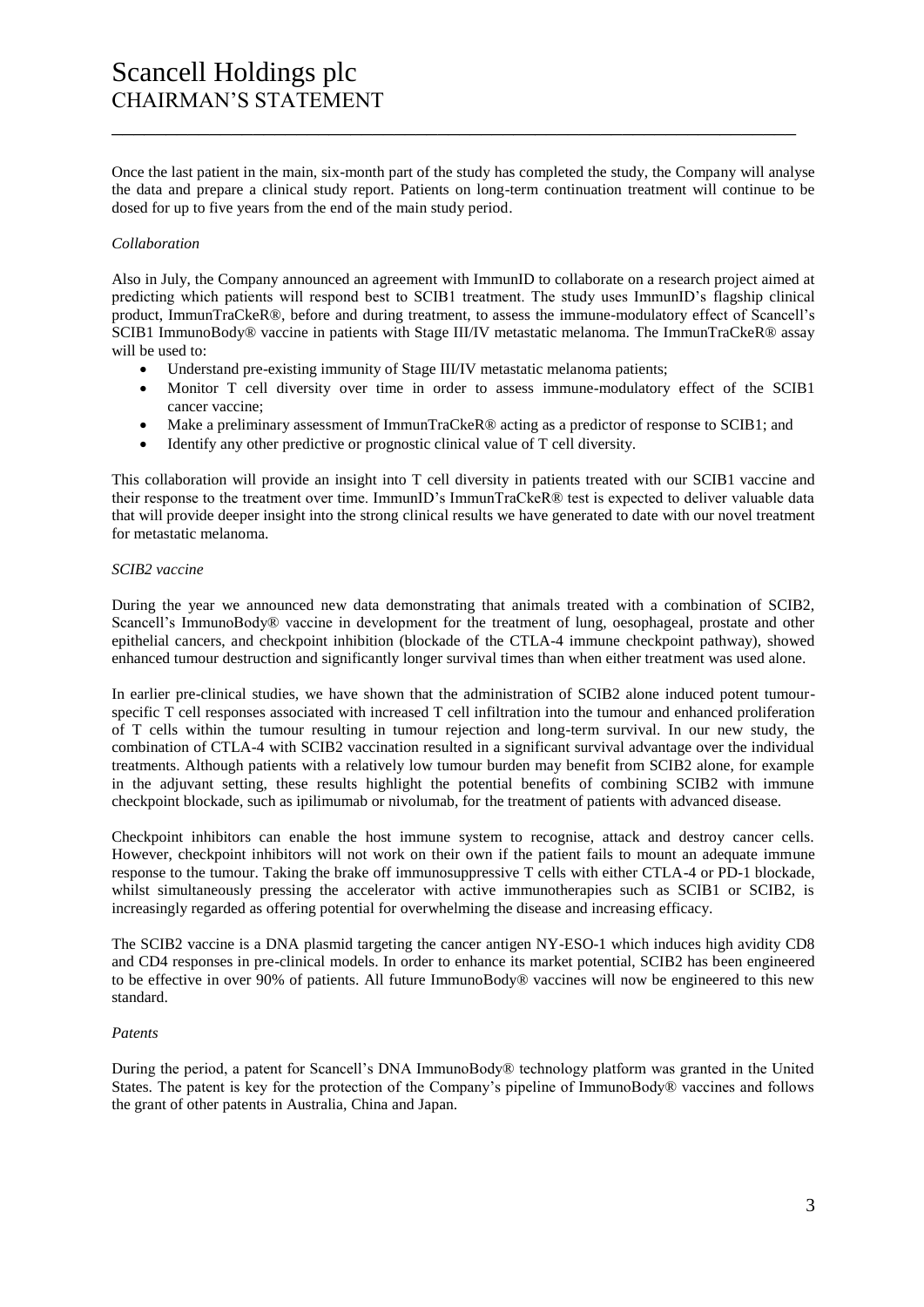#### **Moditope® platform**

#### *Modi-1*

Scancell's Moditope® immunotherapy platform is based on exploiting the normal immune response to stressed cells, which is largely mediated by CD4+ T cells, and harnessing this mechanism to eradicate cancer cells. Scancell's first target for Moditope® is vimentin – a major cytoskeletal protein found in mesenchymal cells. Many epithelial tumours switch from expression of cytokeratin to vimentin during metastasis in a process known as epithelial mesenchymal transition (EMT); this change in phenotype enables the cell to become mobile and metastasize to new locations in the body.

\_\_\_\_\_\_\_\_\_\_\_\_\_\_\_\_\_\_\_\_\_\_\_\_\_\_\_\_\_\_\_\_\_\_\_\_\_\_\_\_\_\_\_\_\_\_\_\_\_\_\_\_\_\_\_\_\_\_\_\_\_\_\_

Scancell has now selected two modified vimentin peptides plus one modified enolase peptide to form the basis of its first Moditope® development candidate, Modi-1. Enolase is glycolytic enzyme that is overexpressed in various cancers. In all three peptides the arginine residues have been substituted by citrullinine. In animal studies using an aggressive tumour cell line Modi-1 eradicated the tumour in a therapeutic and therefore clinically relevant setting. Remarkably, these responses were evident when tumours had reached a late stage of development. These data, combined with significant improvements in survival, suggest that Modi-1 could have significant potential as a novel immunotherapy.

Optimisation studies have identified the adjuvant, dose and administration route for testing Modi-1 in a Phase 1/2 clinical trial which is expected to start in Q4 2016. Moditope® vaccines have the potential to treat a wide variety of cancers. Scancell is currently further evaluating the initial indications for the first clinical trial with Modi-1 in terms of clinical need and market opportunity.

#### **Board and staff**

As the Company seeks to evolve to a later stage development company, the nature and the structure of the Board will evolve to reflect those additional demands. The Board recognises that the progress made over the year would not have been possible without the dedication and determination of all our staff and, on behalf of the Directors, I offer our thanks to them.

#### **Outlook**

With the SCIB1 Phase  $1/2$  melanoma trial coming to a close, we continue to see highly encouraging survival times and melanoma-specific immune responses in patients, especially those with resected tumours. The majority of these patients currently have few treatment options apart from surgery followed by "watch and wait". We believe that SCIB1 will ultimately offer the many thousands of melanoma patients with Stage II and III disease a new treatment option that has the potential to extend life expectancy without significant side effects.

The rationale for combining Scancell's ImmunoBody® vaccines with checkpoint inhibitors is also gathering momentum. Whilst we believe that SCIB2, like SCIB1, will provide effective stand-alone treatment in the adjuvant setting, this data further supports the hypothesis that some patients with later stage disease will benefit from the combination with checkpoint modulation.

Data to date suggests that SCIB1 could have significant value in the treatment of melanoma both in the adjuvant setting and in combination with checkpoint inhibitors. The Board believes that investment in further focused clinical studies to prospectively confirm one or both these hypotheses could add significant further value to the Company and is actively evaluating the possibility of conducting one or more of these studies on its own behalf.

In the meantime the Company is continuing to engage with pharmaceutical and biotechnology companies. These discussions include pursuing partnering opportunities with other oncology companies, especially those seeking a strong immuno-oncology pipeline in order to take advantage of this new paradigm in the treatment of cancer.

Chairman

David Evans 17 September, 2015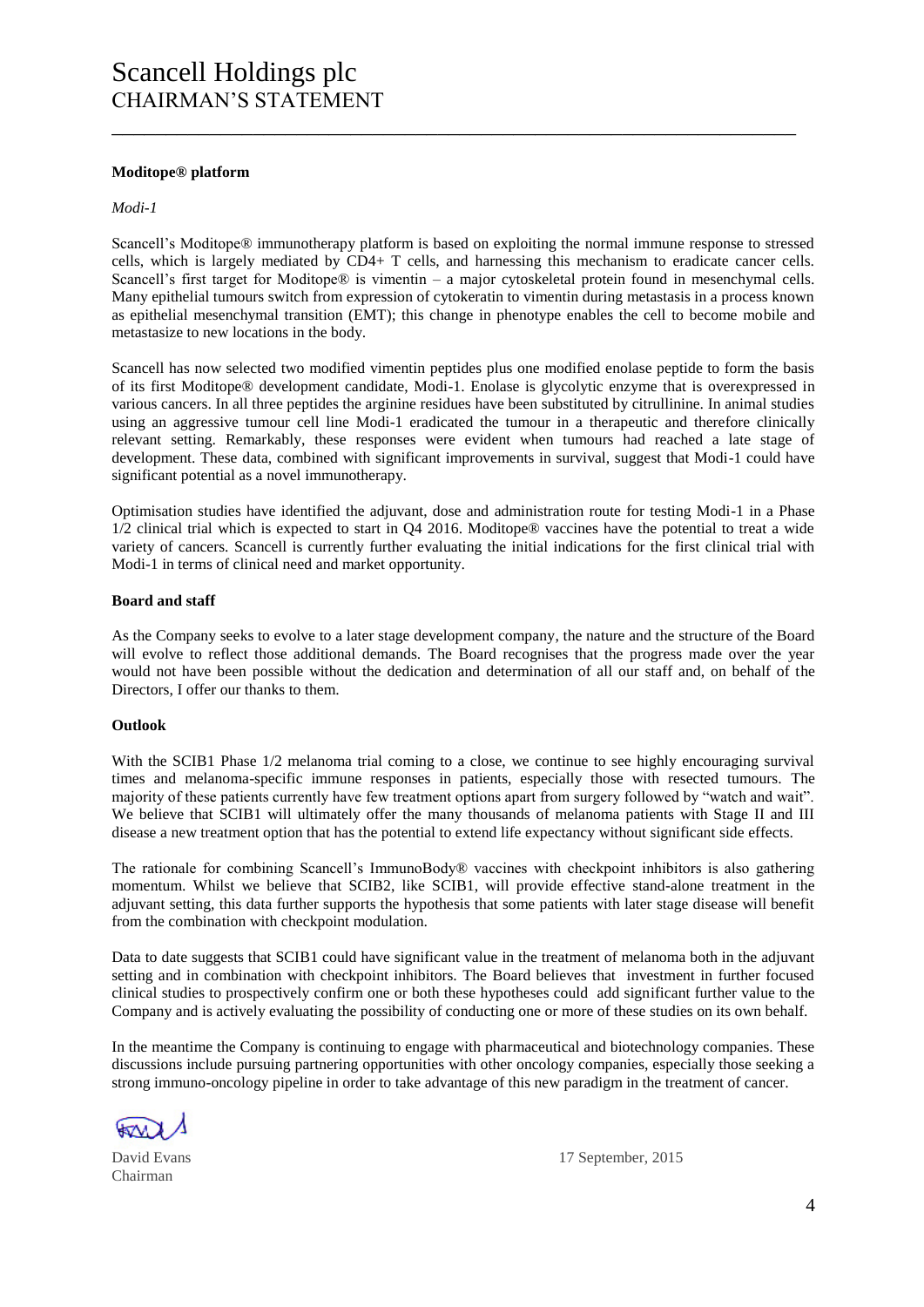#### PRINCIPAL ACTIVITY

The principal activity of the Group in the year under review was that of the discovery and development of novel vaccines for the treatment of cancer.

\_\_\_\_\_\_\_\_\_\_\_\_\_\_\_\_\_\_\_\_\_\_\_\_\_\_\_\_\_\_\_\_\_\_\_\_\_\_\_\_\_\_\_\_\_\_\_\_\_\_\_\_\_\_\_\_\_\_\_\_\_\_\_

#### REVIEW OF THE BUSINESS AND FUTURE PROSPECTS

A detailed review of the business and likely future developments is included in the Chairman's statement on page 2.

The results of the Group for the year are set out in the profit or loss and other comprehensive income statement on page 10.

#### PRINCIPAL RISKS AND UNCERTAINTIES

The Board meets regularly to review the operations of the business and discuss risk areas.

A system of internal controls has been established and the Board ensures that management keeps these processes under regular review and improves them where appropriate. These systems are designed to manage rather than eliminate the risk of failure to achieve business objectives and can provide only reasonable and not absolute assurance against material misstatement or loss.

Given the nature of the business there is a technical risk that the underlying scientific assumptions and hypotheses that underpin both the Immunobody® and Moditope® platforms are unable to be further validated in human clinical trials. In order to mitigate this risk the Group employs external consultants and advisers to review these underlying assumptions and the results from clinical trials. The Board considers these assessments and internal documentation on a regular basis and where necessary will amend or adjust the Group's strategy.

There is also a funding risk, whereby the Group may not have sufficient funds to complete the clinical trials. The Board reviews the time-lines for completing projects in conjunction with cashflow projections to ensure that the Group will have the necessary cash resources available.

Key performance indicators:

Due to the nature of the business, the key performance indicator used by the Group is the monitoring of income and expenditure against approved budgets.

By approval of the Board on 17 September, 2015

David Evans Chairman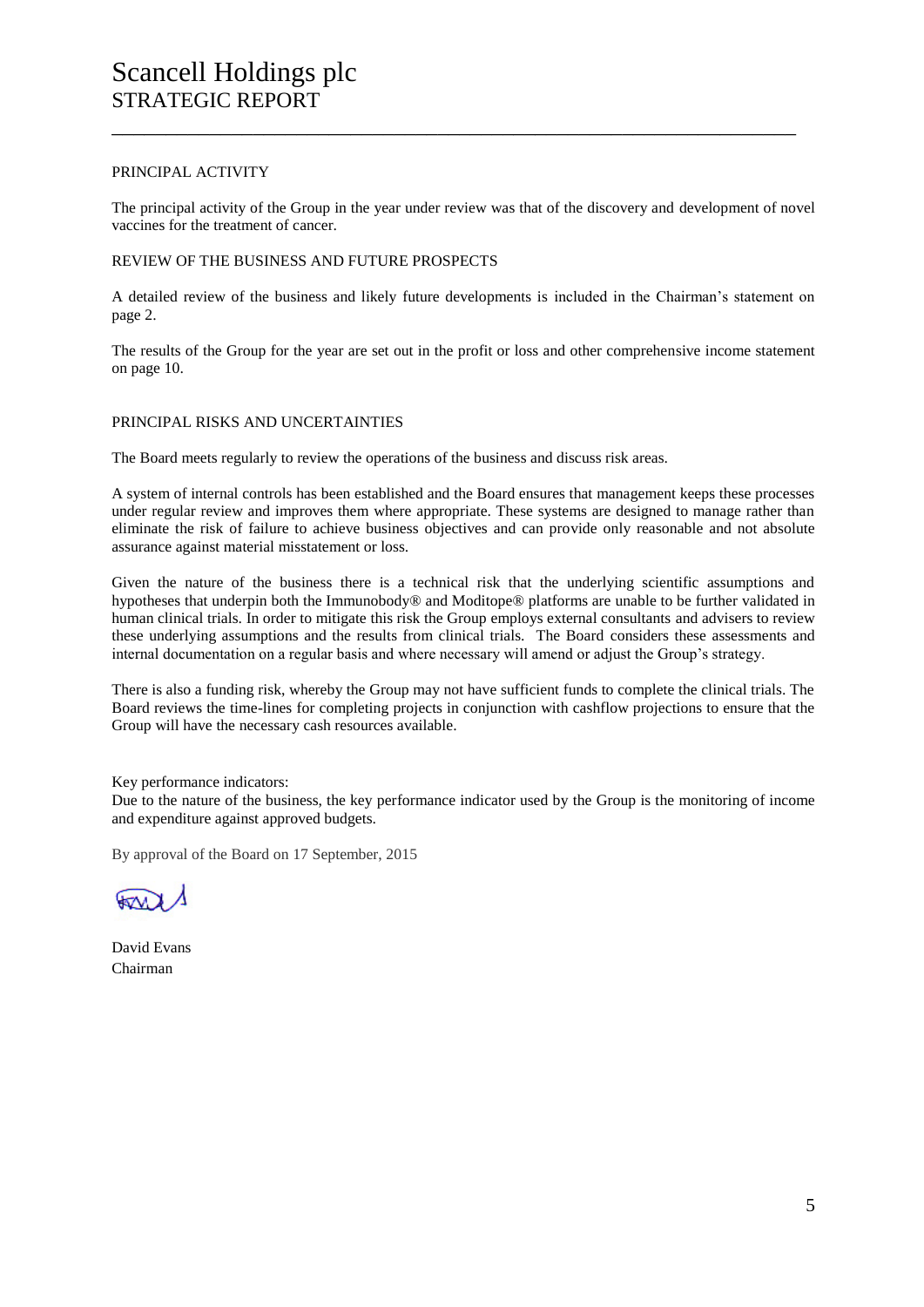The directors submit their report and financial statements of Scancell Holdings plc and its subsidiary for the year ended 30 April 2015.

\_\_\_\_\_\_\_\_\_\_\_\_\_\_\_\_\_\_\_\_\_\_\_\_\_\_\_\_\_\_\_\_\_\_\_\_\_\_\_\_\_\_\_\_\_\_\_\_\_\_\_\_\_\_\_\_\_\_\_\_\_\_\_

#### RESULTS AND DIVIDENDS

The Group's results for the year ended 30 April 2015 are shown in the consolidated profit or loss and other comprehensive income statement on page 10. No dividends will be distributed for the year.

#### FUTURE DEVELOPMENTS AND RESEARCH AND DEVELOPMENTS

A detailed review is included in the Chairman's statement on page 2.

#### DIRECTORS AND THEIR INTERESTS

The present members of the Board, who have served throughout the financial year are detailed below. Their interests in the shares of the Group at 30 April 2015 and 2014 are set out below

|                     |           | 30 April 2015 | 30 April 2014   |               |
|---------------------|-----------|---------------|-----------------|---------------|
|                     | Owned     | Jointly owned | Owned           | Jointly owned |
| Prof L G Durrant    | 1,606,960 | 8,773,960     | 1,606,960       | 8,873,960     |
| Dr M G W Frohn      | Nil.      | Nil           | N <sub>il</sub> | Nil.          |
| Dr R M Goodfellow   | 200,000   | 6,343,840     | 200,000         | 6,443,840     |
| Mr D E Evans        | 5,130,000 | Nil           | 5,130,000       | Nil           |
| Ms K Cornish-Bowden | 45,000    | Nil           | 45,000          | Nil           |
| Dr S E Adams        | Nil       | Nil           | N <sub>il</sub> | Nil           |

The Chairman of the Company, Mr D E Evans has been granted 3,040,000 options in Scancell Holdings plc exercisable at 6 pence per share. These options vest and become capable of exercise on the sale of shares in the company according to the following schedule:

| Net exit value of sale   | Number of shares over which option granted |
|--------------------------|--------------------------------------------|
| Between $£5m$ and $£15m$ | 760,000                                    |
| Between £15m and £25m    | 1.520,000                                  |
| Over $£25m$              | 3.040.000                                  |
|                          |                                            |

Professor Lindy Durrant and Dr Richard Goodfellow have been granted 3,850,000 and 2,880,000 options, respectively in Scancell Holdings plc, exercisable at 4.5 pence per share. These options vest and become capable of exercise on the sale of the company for a value in excess of £25m. In addition Professor Durrant and Dr Goodfellow have each been granted 3,500,000 exercisable at 33.2p and Dr Adams has been awarded 500,000 options at 32p per share. The Options, which will vest over a period of three years in three equal tranches, are subject to the achievement of performance criteria including scientific and commercial milestones as specified by the Remuneration Committee.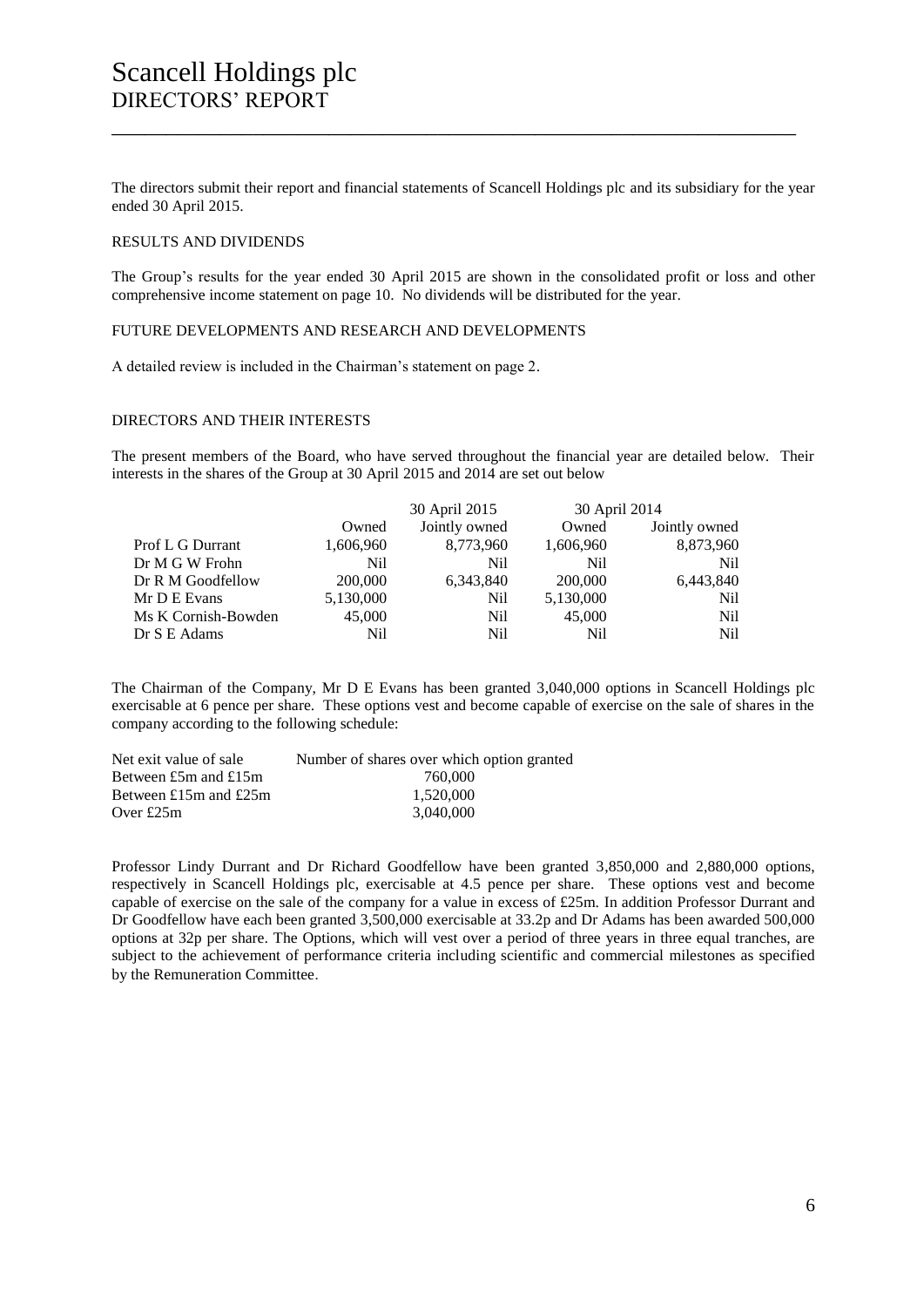#### SUBSTANTIAL SHAREHOLDINGS

The directors have been notified, or are aware of, the following interests in 3% or more of the ordinary share capital of the company (excluding directors) at 11 September 2015:

\_\_\_\_\_\_\_\_\_\_\_\_\_\_\_\_\_\_\_\_\_\_\_\_\_\_\_\_\_\_\_\_\_\_\_\_\_\_\_\_\_\_\_\_\_\_\_\_\_\_\_\_\_\_\_\_\_\_\_\_\_\_\_

|                                      | Ordinary shares at 0.1p each |            |
|--------------------------------------|------------------------------|------------|
|                                      | Number                       | Percentage |
| <b>Reyker Nominees Limited</b>       | 34,641,162                   | 15.40%     |
| <b>Share Nominees Limited</b>        | 17,401,477                   | 7.74%      |
| <b>Barclayshare Nominees Limited</b> | 13,150,329                   | 5.85%      |
| Lynchwood Nominees Limited           | 11,373,143                   | 5.06%      |
| Huntress CI Nominees Limited         | 11,309,220                   | 5.03%      |
| J G Helfenstein                      | 7,000,000                    | 3.11%      |

#### STRUCTURE OF THE COMPANY'S CAPITAL

The Company's share capital is traded on the AIM market and comprises a single class of ordinary shares of 0.1 pence each, each carrying one voting right and all ranking equally with each other. At 30 April 2015 224,950,683 shares were allotted and fully paid. Details of movements in the Company's share capital during the period are shown in Notes 14 and 15 to the financial statements. Details of employee share option schemes are set out in Note 16 to the financial statements. Participants in employee share schemes have no voting or other rights in respect of the shares subject to their awards until the options are exercised, at which time the shares rank pari passu in all respects with shares already in issue.

#### DIRECTORS' INDEMNITY

The directors and officers of the Company are insured against any claims arising against them for any wrongful act in their capacity as a director, officer or employee of the Company, subject to the terms and conditions of the policy.

#### CORPORATE GOVERNANCE

The directors acknowledge the importance of the principles set out in the Combined Code issued by the Committee on Corporate Governance (the "Combined Code"). Although the Combined Code is not compulsory for AIM quoted companies, the directors have applied the principles as far as practicable and appropriate for a relatively small public company as follows:

Your Board comprises a non-executive Chairman, three executive directors and two further non executive directors. Your Board meets regularly to consider strategy, performance, approval of major capital projects and the framework of internal controls. In addition the executive directors meet on a monthly basis for operational meetings. To enable the Board to discharge its duties, all directors receive appropriate and timely information. Briefing papers are distributed to all directors in advance of Board meetings. All Directors have access to the advice and services of the Company Secretary, who is responsible for ensuring that the Board procedures are followed and that applicable rules and regulations are complied with. The appointment and removal of the Company Secretary is a matter for the Board as a whole. In addition, procedures are in place to enable the directors to obtain independent professional advice in the furtherance of their duties, if necessary, at the Company's expense. Subject to the terms of the executive directors' service contracts, directors are subject to retirement by rotation and re-election by the Shareholders at Annual General Meetings on a three-year cycle, as required by the Articles of Association and any director appointed by the Board shall hold office only until the next Annual General Meeting and shall then be eligible for election.

The directors have established Audit and Remuneration Committees. All non- executive directors are members of the Audit and Remuneration Committees.

The Audit Committee has Matthew Frohn as Chairman, and has primary responsibility for monitoring the quality of internal controls ensuring that the financial performance of the Company is properly measured and reported on and reviewing reports from the Company's auditors relating to the Company's accounting and internal controls, in all cases having due regard to the interests of Shareholders. The Audit Committee meets at least twice a year.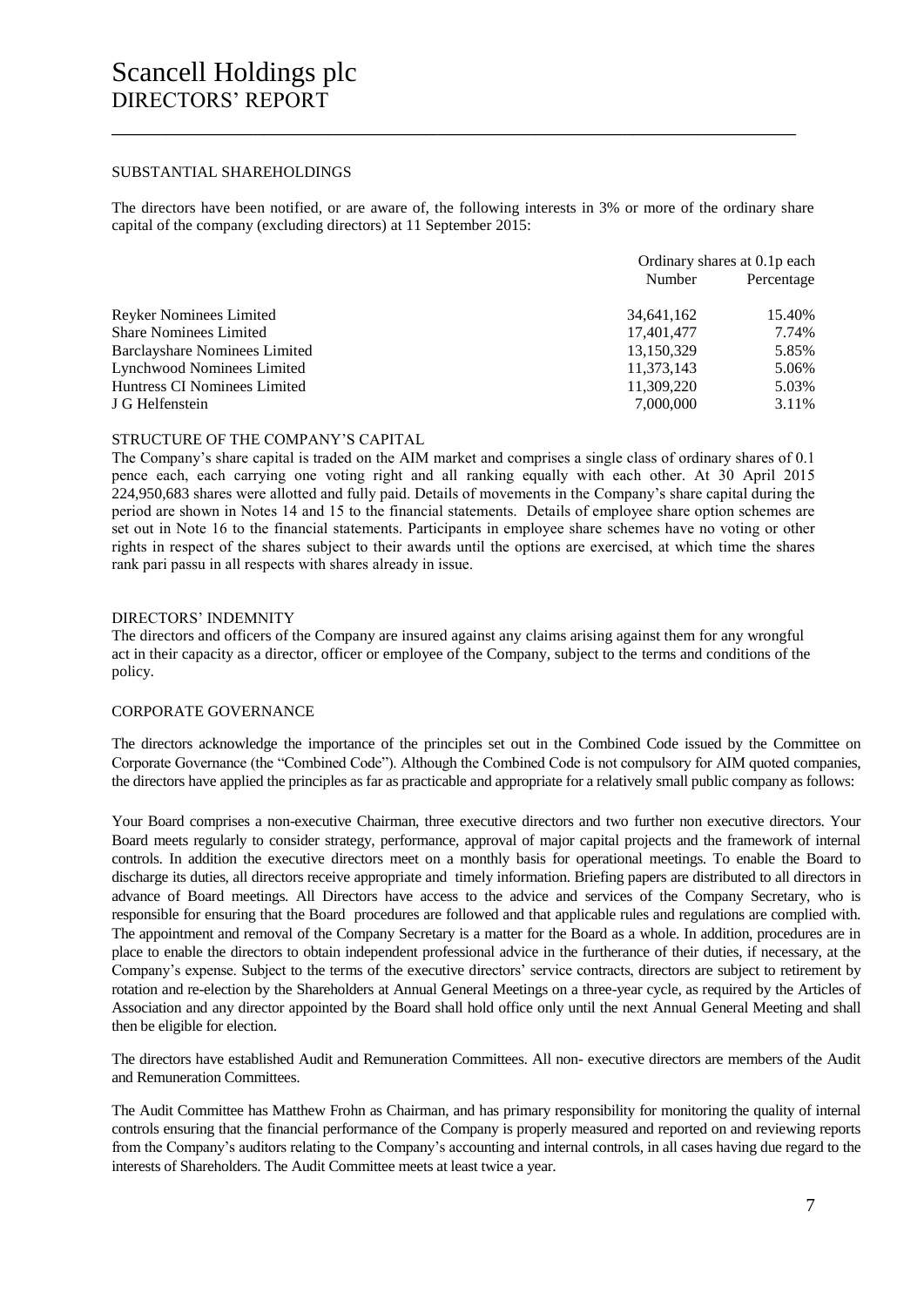The Remuneration Committee has Kate Cornish-Bowden as Chairman, and will review the performance of the executive directors and determine their terms and conditions of service, including their remuneration and the grant of options, having due regard to the interests of Shareholders. The Remuneration Committee meets not less than once every year.

\_\_\_\_\_\_\_\_\_\_\_\_\_\_\_\_\_\_\_\_\_\_\_\_\_\_\_\_\_\_\_\_\_\_\_\_\_\_\_\_\_\_\_\_\_\_\_\_\_\_\_\_\_\_\_\_\_\_\_\_\_\_\_

#### DIRECTORS' RESPONSIBILITIES IN RESPECT OF THE FINANCIAL STATEMENTS

The directors are responsible for preparing the Strategic Report and the Directors' Report and the financial statements in accordance with applicable law and regulations.

UK Company law requires the directors to prepare Group and Company Financial Statements for each financial year. Under that law the directors are required to prepare Group financial statements in accordance with International Financial Reporting Standards ("IFRS") as adopted by the EU and have also prepared the company financial statements in accordance with International Financial Reporting Standards ("IFRS").

The group financial statements are required by law and IFRS adopted by the EU to present fairly the financial position and performance of the group; the Companies Act 2006 provides in relation to such financial statements that references in the relevant part of that Act to financial statements giving a true and fair view are references to their achieving a fair presentation.

The company financial statements are required by law to give a true and fair view of the state of affairs of the company.

In the company financial statements, the directors are required to:

- a select suitable accounting policies and then apply them consistently;
- b make judgements and estimates that are reasonable and prudent;
- c for the company financial statements, state whether they have been prepared in accordance with IFRSs adopted by the EU;
- d prepare the financial statements on the going concern basis unless it is inappropriate to presume that the company will continue in business.

The directors are responsible for keeping proper accounting records which disclose with reasonable accuracy at any time the financial position of the company and to enable them to ensure that the financial statements comply with the requirements of the Companies Act 2006. They are also responsible for safeguarding the assets of the group and hence for taking reasonable steps for the prevention and detection of fraud and other irregularities.

The directors are responsible for the maintenance and integrity of the corporate and financial information included on the company's website.

#### STATEMENT AS TO DISCLOSURE OF INFORMATION TO AUDITORS

The directors who were in office on the date of approval of these financial statements have confirmed, as far as they are aware, that there is no relevant audit information (as defined by section 418 of the Companies Act 2006) of which the auditors are unaware. Each of the directors have confirmed that they have taken all the steps that they ought to have taken as directors in order to make themselves aware of any relevant audit information and to establish that it has been communicated to the auditor.

#### AUDITORS

The auditors Champion Accountants LLP, are deemed to be re-appointed under section 487(2) of the Companies Act 2006.

By approval of the Board on 17 September 2015

David Evans Chairman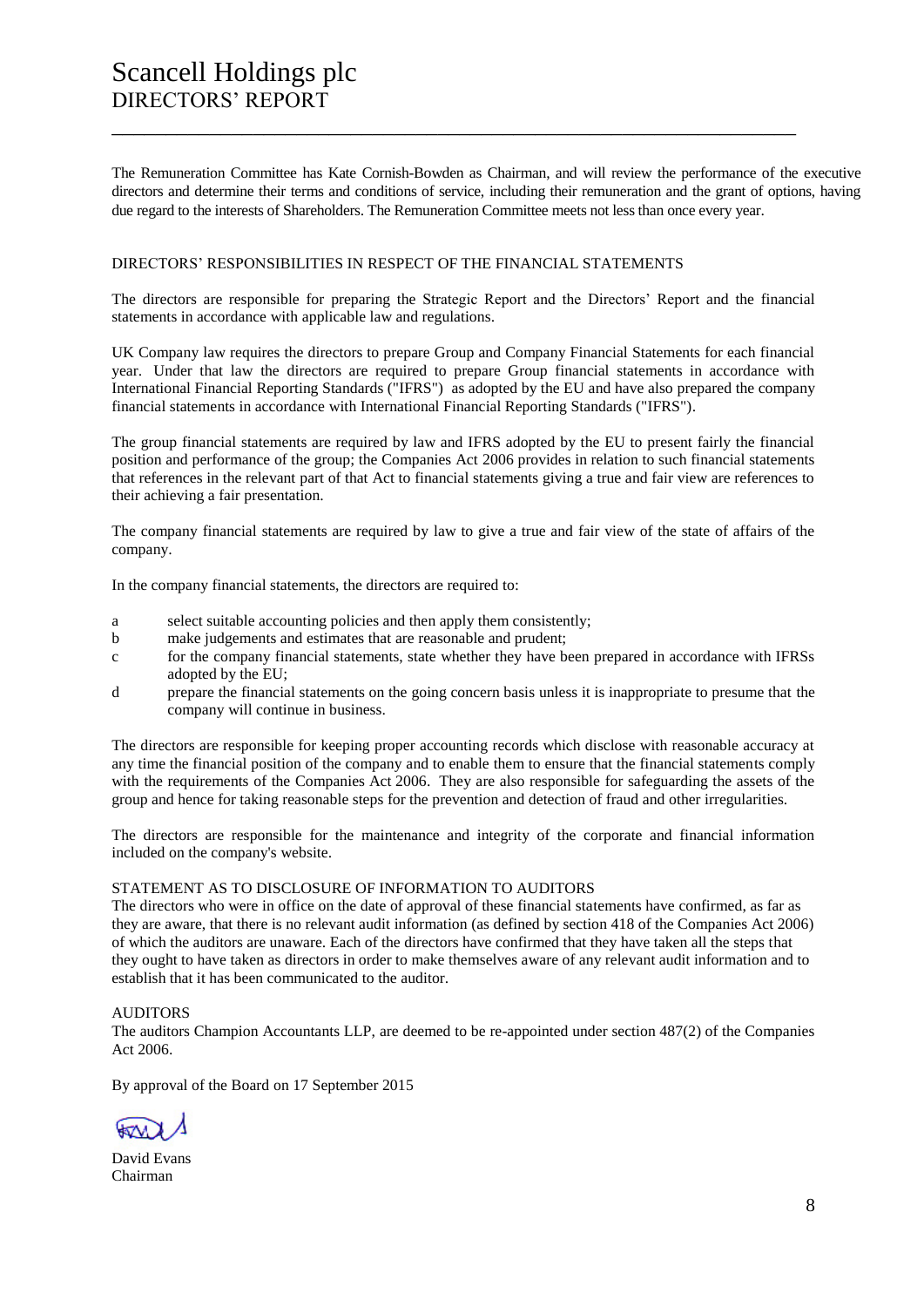## **Independent Auditor's Report to the Shareholders of Scancell Holdings PLC**

We have audited the financial statements of Scancell Holdings PLC for the year ended 30 April 2015 which comprise the Consolidated Profit or Loss and Other Comprehensive Income Statement, the Consolidated and Parent Company Statements of Changes in Equity, the Consolidated and Parent Company Statements of Financial Position, the Consolidated and Parent Company Cash Flow Statements and the related notes. The financial reporting framework that has been applied in their preparation is applicable law and International Financial Reporting Standards (IFRSs) as adopted by the European Union.

This report is made solely to the company's members, as a body, in accordance with Chapter 3 Part 16 of the Companies Act 2006. Our audit work has been undertaken so that we might state to the company's members those matters we are required to state to them in an auditor's report and for no other purpose. To the fullest extent permitted by law, we do not accept or assume responsibility to anyone other than the company and the company's members as a body, for our audit work, for this report, or for the opinions we have formed.

#### **Respective responsibilities of directors and auditors**

As explained more fully in the Directors' Responsibilities Statement, the directors are responsible for the preparation of the financial statements and for being satisfied that they give a true and fair view. Our responsibility is to audit and express an opinion on the financial statements in accordance with applicable law and International Standards on Auditing (UK and Ireland). Those standards require us to comply with the Auditing Practices Board's (APB's) Ethical Standards for Auditors.

#### **Scope of the audit of the financial statements**

A description of the scope of an audit of financial statements is provided on the FRC's website at : [www.frc.org.uk/apb/scope/private.cfm](http://www.frc.org.uk/apb/scope/private.cfm)

#### **Opinion**

In our opinion:

- the financial statements give a true and fair view of the state of the group's and of the parent company's affairs as at 30 April 2015, and of the group's and the parent company's loss for the year then ended;
- the financial statements have been prepared in accordance with IFRSs as adopted by the European Union; and
- the financial statements have been prepared in accordance with the requirements of the Companies Act 2006.

#### **Opinion on other matter prescribed by the Companies Act 2006**

In our opinion the information given in the Strategic Report and Directors' Report for the financial year for which the financial statements are prepared is consistent with the financial statements.

#### **Matters on which we are required to report by exception**

We have nothing to report in respect of the following matters where the Companies Act 2006 requires us to report to you if, in our opinion:

- adequate accounting records have not been kept by the parent company, or returns adequate for our audit have not been received from branches not visited by us; or
- the parent company financial statements are not in agreement with the with the accounting records and returns; or
- certain disclosures of directors' remuneration specified by law are not made; or
- we have not received all the information and explanations we require for our audit.

Claupion Accountants LLP

*Susan Harris MA ACA Senior Statutory Auditor, for and on behalf of Champion Accountants LLP Statutory Auditor 2 nd Floor, Refuge House 33-37 Watergate Row, Chester CH1 2LE 17 September, 2015*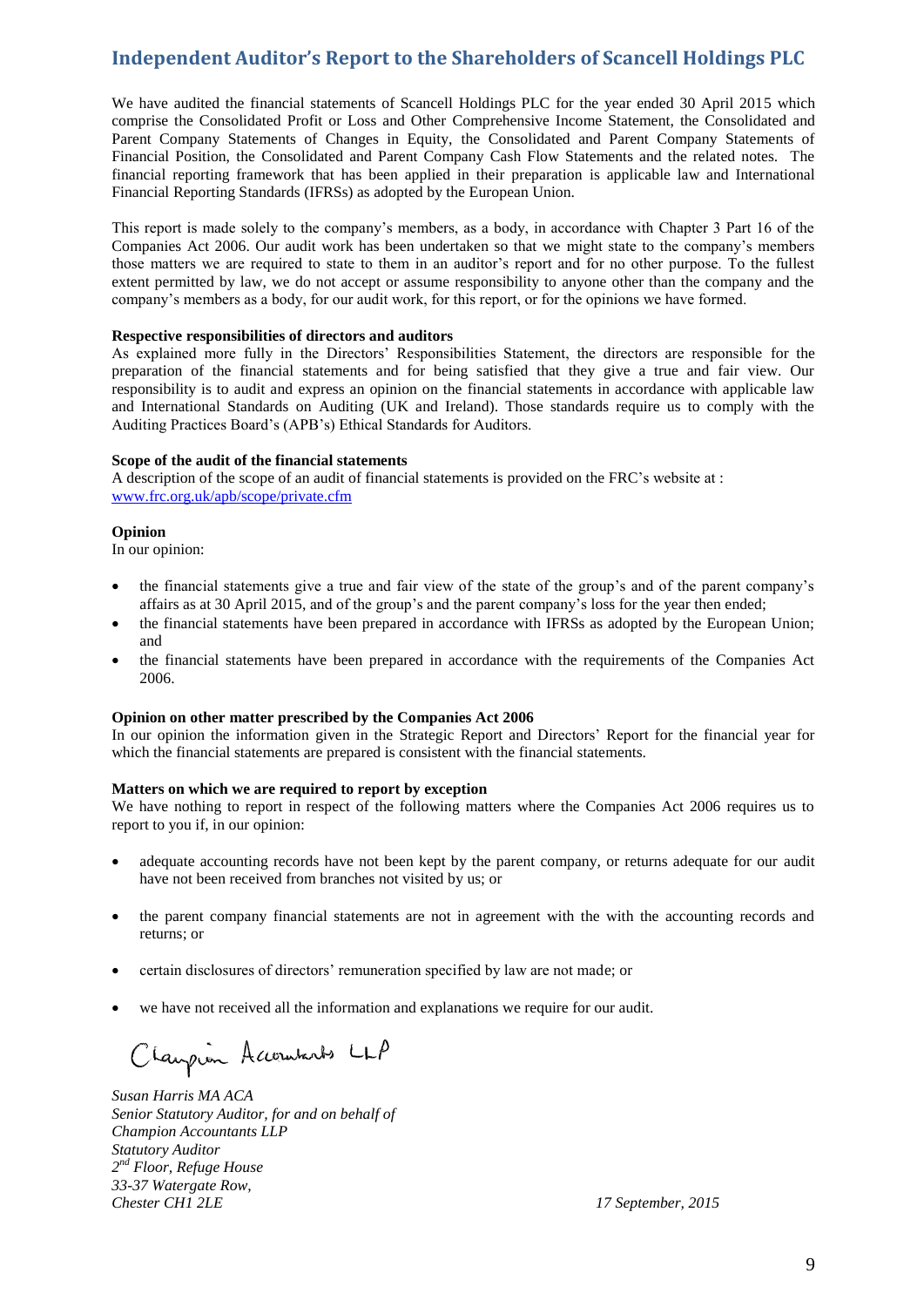## Scancell Holdings plc CONSOLIDATED PROFIT OR LOSS AND OTHER COMPREHENSIVE INCOME STATEMENT

for the year ended 30 April 2015

|                                                          | <b>Notes</b>   | 2015<br>£   | 2014<br>£   |
|----------------------------------------------------------|----------------|-------------|-------------|
| Development expenses                                     |                | (1,998,366) | (1,677,115) |
| <b>Administrative expenses</b>                           |                | (961, 629)  | (820, 105)  |
| OPERATING LOSS                                           | 3              | (2,959,995) | (2,497,220) |
| Interest receivable and similar income                   |                | 131,513     | 29,186      |
| <b>LOSS BEFORE TAXATION</b>                              |                | (2,828,482) | (2,468,034) |
| Taxation                                                 | $\overline{4}$ | 413,852     | 245,080     |
| <b>LOSS FOR THE YEAR</b>                                 |                | (2,414,630) | (2,222,954) |
| Attributable to:<br>Equity holders of the parent company |                | (2,414,630) | (2,222,954) |
| EARNINGS PER ORDINARY SHARE (pence)                      | 5              |             |             |
| Continuing<br><b>Basic</b>                               |                | (1.07p)     | (1.03p)     |
| Diluted                                                  |                | (1.07p)     | (1.03p)     |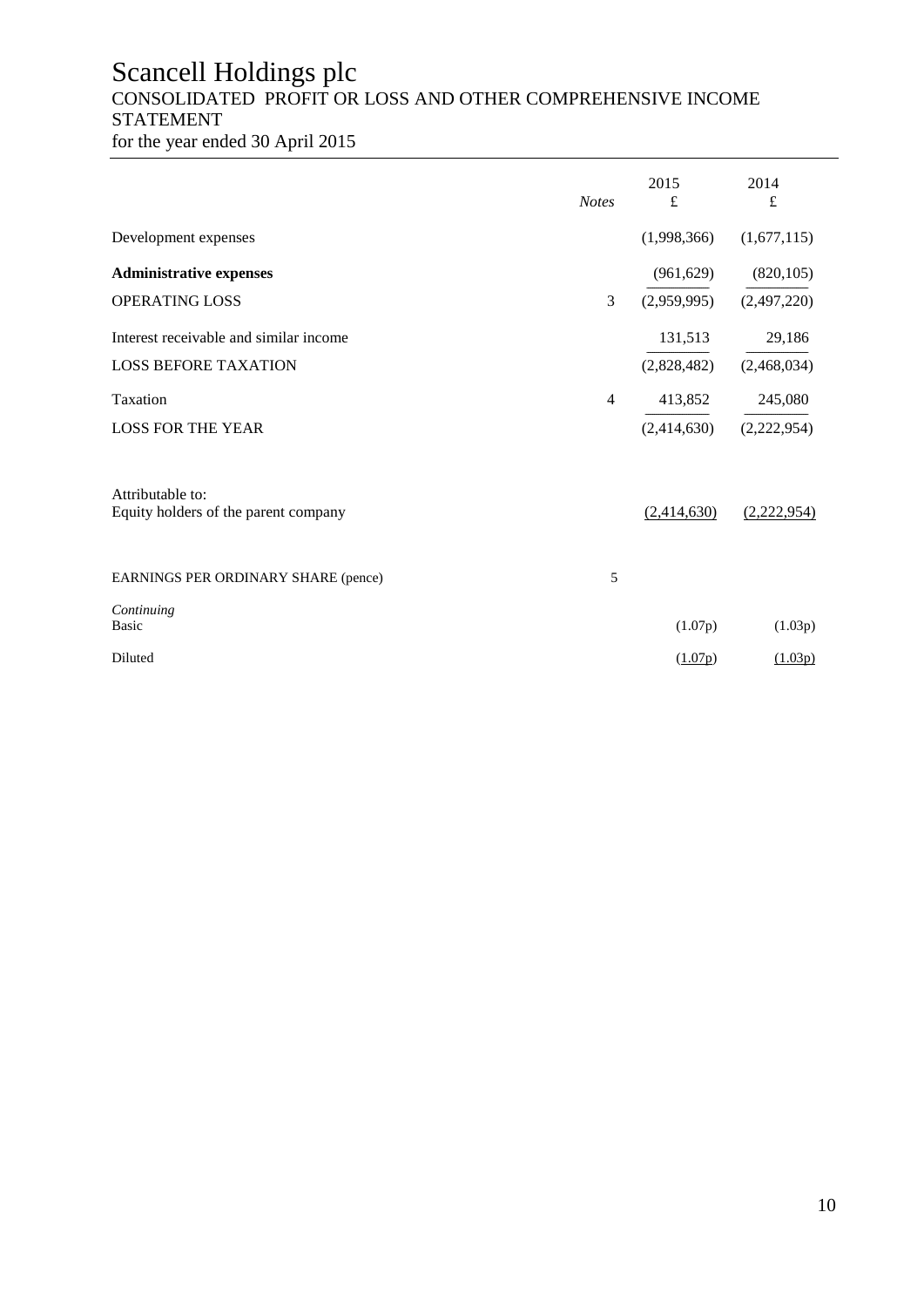## Scancell Holdings plc CONSOLIDATED STATEMENT OF CHANGES IN EQUITY

for the year ended 30 April 2015

|                                                                                 | Share<br>capital<br>£ | <b>Share</b><br>Premium<br>Account<br>£ | <b>Share</b><br>Option<br>Reserve<br>£ | Retained<br>earnings<br>£ | Total<br>Equity<br>£                         |
|---------------------------------------------------------------------------------|-----------------------|-----------------------------------------|----------------------------------------|---------------------------|----------------------------------------------|
| At 1 May 2013                                                                   | 194,470               | 9,904,733                               | 509,914                                | (5,516,972)               | 5,092,145                                    |
| (Loss) for the year<br>Exercise of options<br>Share issue<br>Share option costs | 1,592<br>28,889       | 70,062<br>6,061,481                     | (33,605)<br>46,049                     | (2,222,954)<br>33,605     | (2,222,954)<br>71,654<br>6,090,370<br>46,049 |
| At 30 April 2014                                                                | 224,951               | 16,036,276                              | 522,358                                | (7,706,321)               | 9,077,264                                    |
| At 1 May 2014                                                                   | 224,951               | 16,036,276                              | 522,358                                | (7,706,321)               | 9,077,264                                    |
| (Loss) for the year<br>Share option costs                                       |                       |                                         | 91,368                                 | (2,414,630)               | (2,414,630)<br>91,368                        |
| At 30 April 2015                                                                | 224,951               | 16,036,276                              | 613,726                                | (10, 120, 951)            | 6,754,002                                    |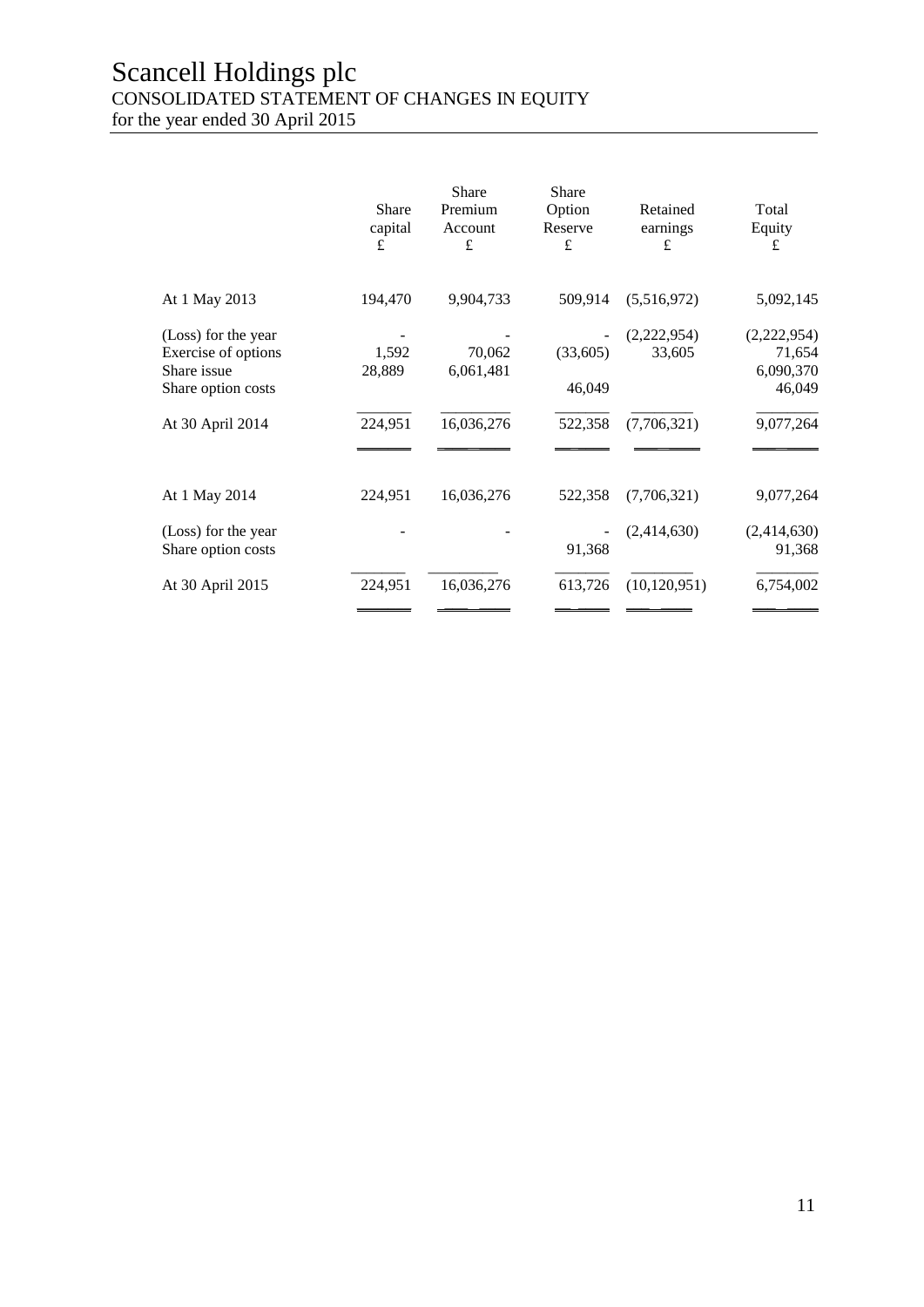# Scancell Holdings plc

CONSOLIDATED STATEMENT OF FINANCIAL POSITION

As at 30 April 2015

|                                                 | <b>Notes</b> | 2015<br>£                 | 2014<br>$\mathbf f$    |
|-------------------------------------------------|--------------|---------------------------|------------------------|
| <b>ASSETS</b>                                   |              |                           |                        |
| Non-current assets                              |              |                           |                        |
| Plant and machinery                             | 9            | 86,504                    | 115,621                |
| Goodwill                                        | 10           | 3,415,120                 | 3,415,120              |
|                                                 |              | 3,501,624                 | 3,530,741              |
| Current assets                                  |              |                           |                        |
| Trade and other receivables                     | 12           | 136,785                   | 146,514                |
| Tax receivables                                 |              | 660,504                   | 371,366                |
| Cash and cash equivalents                       |              | 3,059,001                 | 5,566,234              |
|                                                 |              | 3,856,290                 | 6,084,114              |
| <b>TOTAL ASSETS</b>                             |              | 7,357,914                 | 9,614,855              |
| <b>LIABILITIES</b>                              |              |                           |                        |
| <b>Current Liabilities</b>                      |              |                           |                        |
| Trade and other payables                        | 13           | (603, 912)                | (537, 591)             |
| <b>TOTAL LIABILITIES</b>                        |              | (603, 912)                | (537, 591)             |
|                                                 |              |                           |                        |
| <b>NET ASSETS</b>                               |              | 6,754,002                 | 9,077,264              |
|                                                 |              |                           |                        |
| SHAREHOLDERS' EQUITY                            |              |                           |                        |
| Called up share capital                         | 14           | 224,951                   | 224,951                |
| Share premium                                   | 15           | 16,036,276                | 16,036,276             |
| Share option reserve<br>Profit and loss account | 15<br>15     | 613,726<br>(10, 120, 951) | 522,358<br>(7,706,321) |
|                                                 |              |                           |                        |
| TOTAL SHAREHOLDERS' EQUITY                      |              | 6,754,002                 | 9,077,264              |

These financial statements were approved by the directors and authorised for issue on 17 September, 2015 and are signed on their behalf by:

**BOOM** 

David Evans Director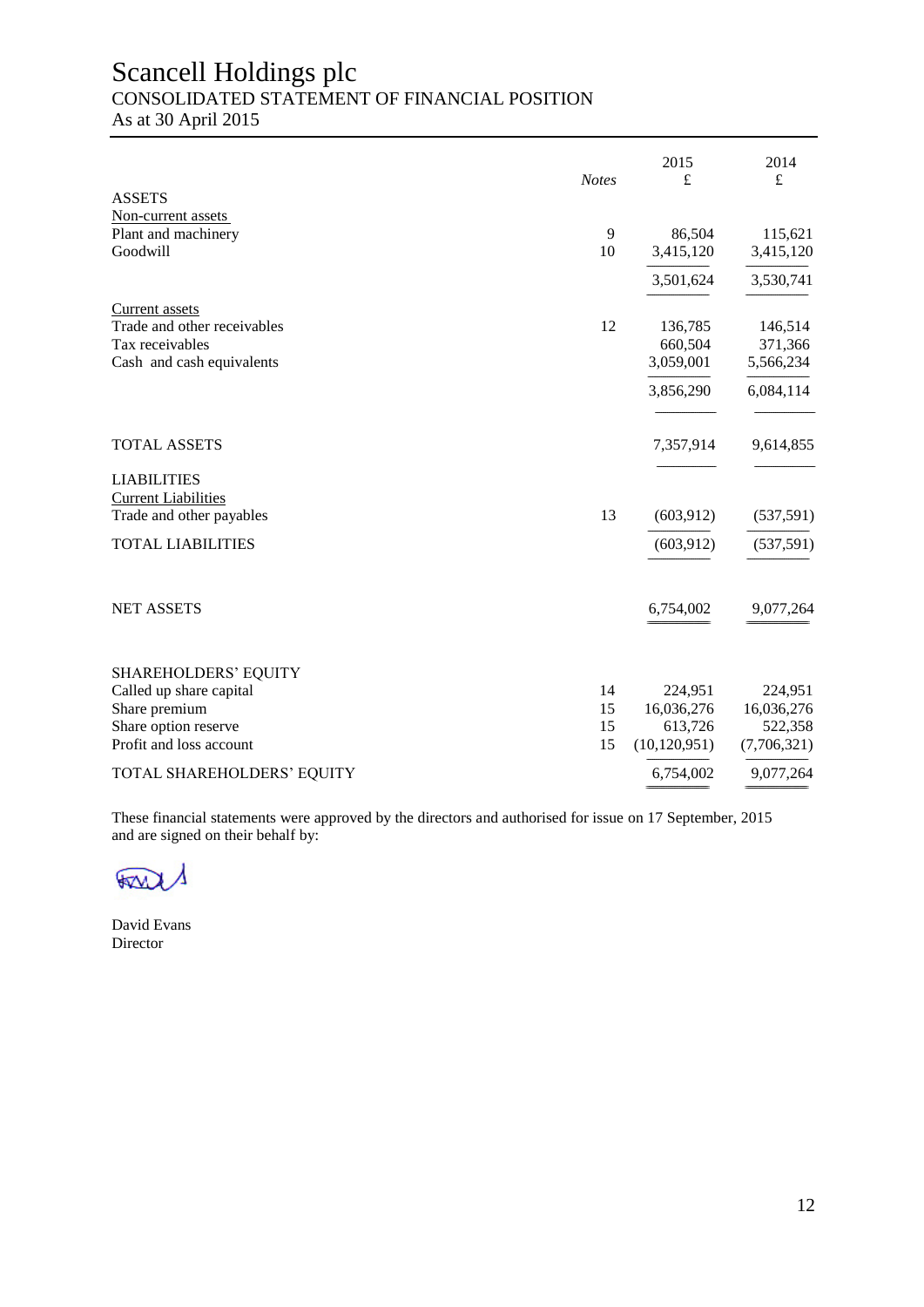# Scancell Holdings plc

### CONSOLIDATED CASH FLOW STATEMENT

for the year ended 30 April 2015

|                                                         | <b>Notes</b> | 2015<br>$\pounds$      | 2014<br>$\mathbf f$    |
|---------------------------------------------------------|--------------|------------------------|------------------------|
| <b>Operating activities</b>                             |              |                        |                        |
| Cash generated from operations<br>Income taxes received | 19           | (2,763,460)<br>124,713 | (2,219,082)<br>125,715 |
| Net cash from operating activities                      |              | (2,638,747)            | (2,093,367)            |
| <b>Investing activities</b>                             |              |                        |                        |
| Asset acquisition                                       |              |                        | (22,930)               |
| Grant monies                                            |              | 64,668                 | 5,557                  |
| Other income                                            |              | 49,725                 | 6,236                  |
| Finance income                                          |              | 17,121                 | 17,393                 |
| Net cash used by investing activities                   |              | 131,514                | 6,256                  |
| <b>Financing activities</b>                             |              |                        |                        |
| Proceeds from issue of share capital                    |              |                        | 6,571,654              |
| Expenses of share issue                                 |              |                        | (409, 629)             |
|                                                         |              |                        |                        |
| Net cash generated from financing activities            |              |                        | 6,162,025              |
| Net increase in cash and cash equivalents               |              | (2,507,233)            | 4,074,914              |
| Cash and cash equivalents at beginning of the year      |              | 5,566,234              | 1,491,320              |
| Cash and cash equivalents at end of the year            |              | 3,059,001              | 5,566,234              |
|                                                         |              |                        |                        |

\_\_\_\_\_\_\_\_\_\_\_\_\_\_\_\_\_\_\_\_\_\_\_\_\_\_\_\_\_\_\_\_\_\_\_\_\_\_\_\_\_\_\_\_\_\_\_\_\_\_\_\_\_\_\_\_\_\_\_\_\_\_\_\_\_\_\_\_\_\_\_\_\_\_\_\_\_\_\_\_\_\_\_\_\_\_\_\_\_\_\_\_\_\_\_\_\_\_\_\_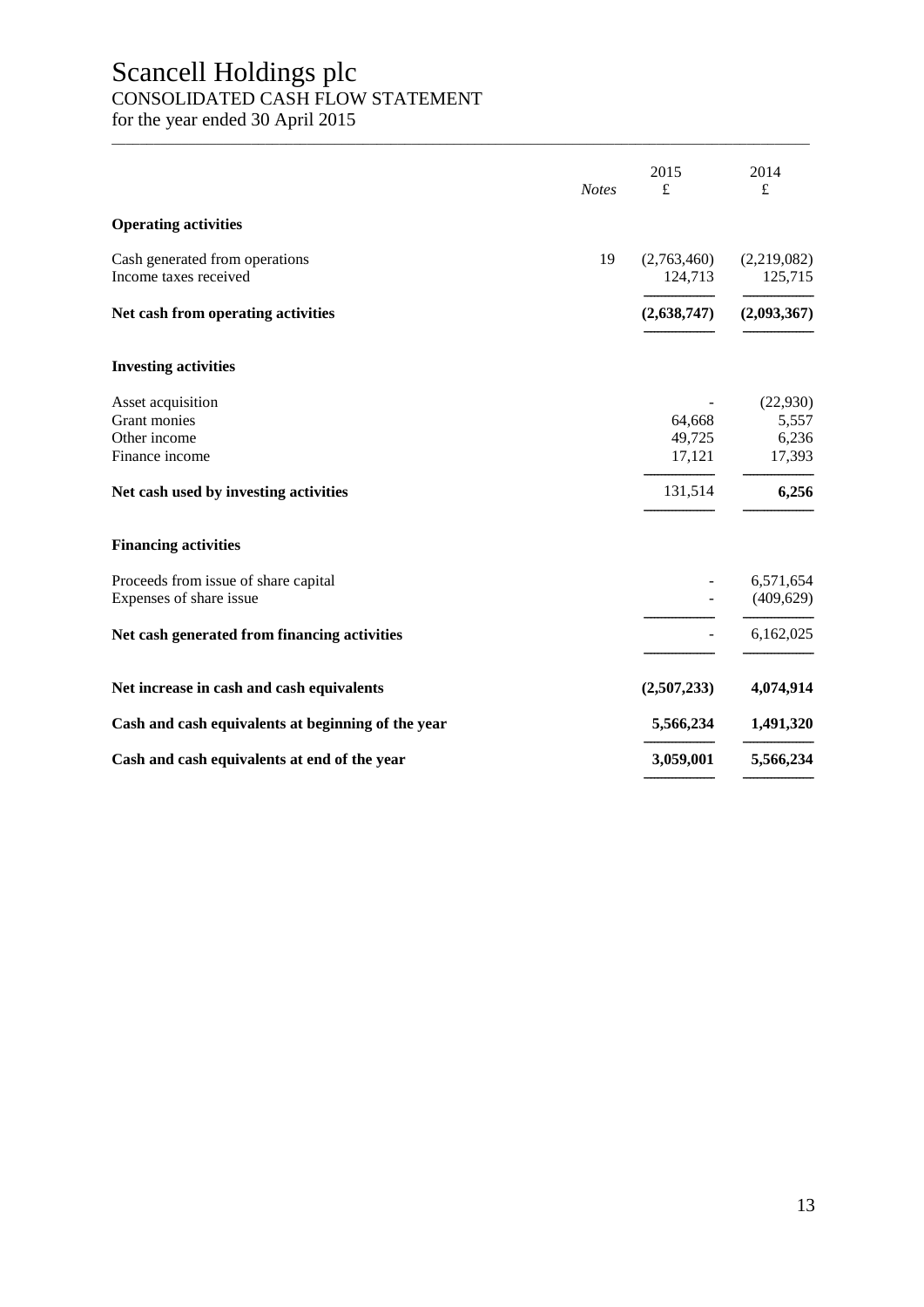#### 1 ACCOUNTING POLICIES

#### *Basis of Preparation*

These financial statements were approved by the board of directors on 17 September, 2015

The financial statements have been prepared on the going concern basis on the grounds that the directors have reviewed the funding available and the group's cash flow forecast and are content that sufficient resources are available to enable the group to continue in operation for at least twelve months from the date of approval of these accounts.

These financial statements have been prepared in accordance with International Financial Reporting Standards ('IFRS'), as adopted by the European Union, and with those parts of the Companies Act 2006 applicable to companies reporting under IFRS.

#### *New standards and interpretation*

At the date of authorisation of these financial statements a number of new Standards and Interpretations have been issued but are not yet effective and have not been applied in these financial statements.

The directors do not believe that the adoption of these Standards and Interpretations would have a material impact on the financial statements of the Group.The directors anticipate that the adoption of these Standards and Interpretations in future periods will have no material impact on the financial statements of the Group when the relevant standards and interpretations come into effect.

#### *Key sources of estimation and uncertainty*

The preparation of financial statements in accordance with IFRS requires the use of certain critical accounting estimates. It also requires management to exercise judgement in the process of applying the accounting policies. The notes to the financial statements set out areas involving a higher degree of judgement or complexity, or areas where assumptions are significant to the financial statements such as intangible assets. Although these estimates are based upon management's best knowledge of the amount event or actions, actual results may ultimately differ from those estimates. In the process of applying the Group's accounting policies, management has made the following judgements that have the most significant effect on the amounts recognised in the financial statements:

#### *Identification and valuation of intangible assets on acquisition*

The directors use their judgement to identify the separate intangible assets and then determine a fair value for each based upon the consideration paid, the nature of the asset, industry statistics, future potential and other relevant factors. These fair values will be reviewed for indications of impairment annually.

#### *Segmental analysis*

The Group's principal activity consists of the discovery and development of novel monoclonal antibodies and vaccines for the treatment of cancer. The directors believe that these activities comprise one operational segment and consequently segmental analysis by business segment is not considered necessary.

#### *Share-based payments*

In calculating the fair value of equity-settled share-based payments using the Black-Scholes option pricing model, the directors are required to exercise their judgement in determining input parameters which may have a material effect on the fair value calculated..

The financial statements have been prepared under the historical cost convention and in accordance with applicable accounting standards.

#### BUSINESS COMBINATIONS

The financial statements incorporate the financial statements of the Company and its subsidiary. Unrealised gains on transactions between the Group and its subsidiary are eliminated. Unrealised losses are also eliminated unless the transaction provides evidence of an impairment of the asset transferred.

The purchase method of accounting is used to account for the acquisition of subsidiaries by the Group since date of transition. The cost of an acquisition is measured as the fair value of the assets given, equity instruments issued and liabilities incurred or assumed at the date of exchange, plus costs directly attributable to the acquisition. Any costs related to the acquisition are expensed in the period in which they are incurred.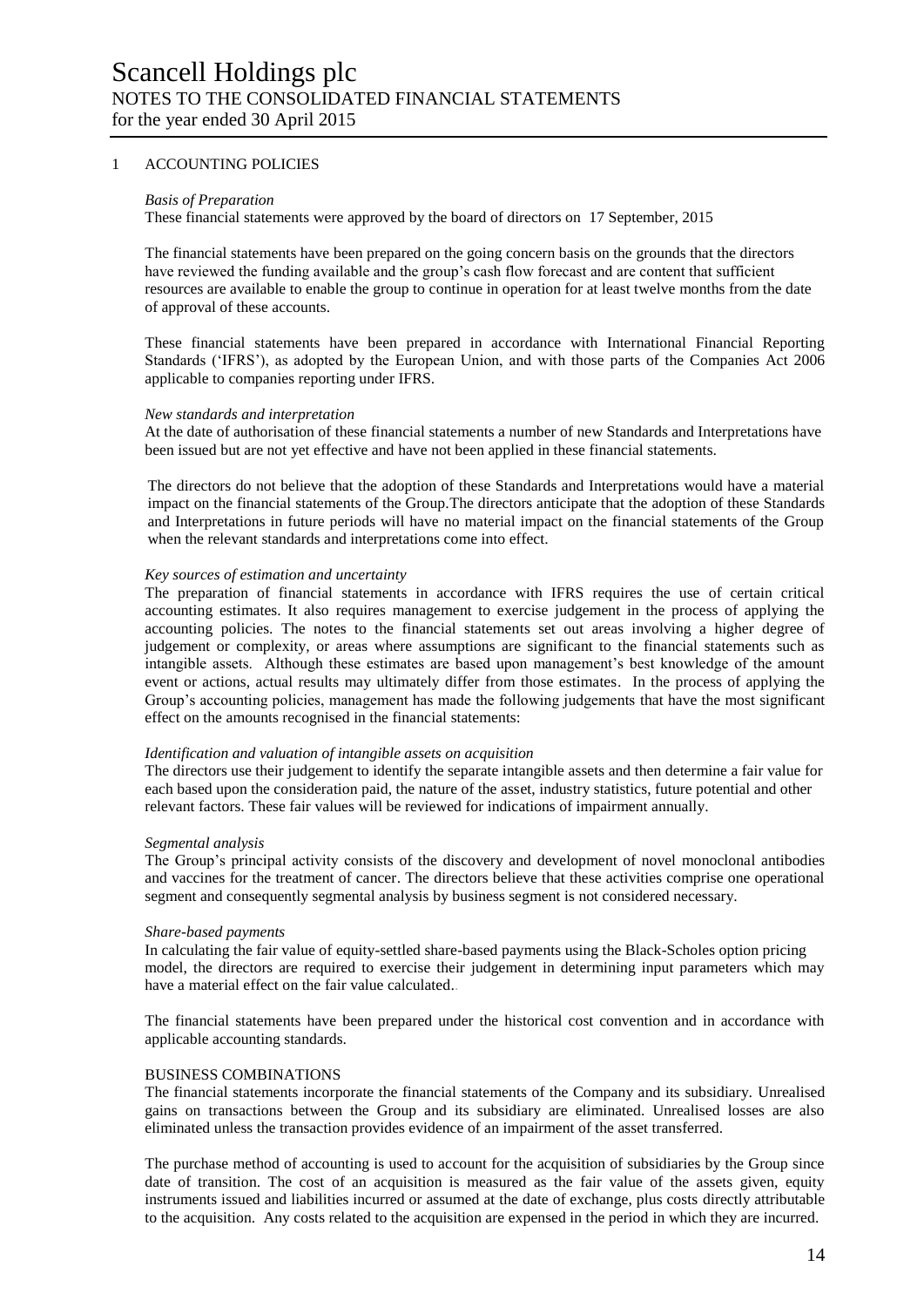Identifiable assets acquired and liabilities and contingent liabilities assumed in a business combination are measured initially at their fair values at the acquisition date. The excess of the cost of the acquisition over the fair value of assets and liabilities is recorded as goodwill. If the cost of the acquisition is less than the fair value of the net assets of the subsidiary acquired the difference is recognised directly in the consolidated profit or loss and other comprehensive income statement.

#### Subsidiary:

A subsidiary is an entity controlled by the Company. Control exists when the Company has the power, directly or indirectly (but normally through voting rights granted through the Company's shareholdings), to govern the financial and operating policies of an entity to obtain benefits from its activities. The financial statements of the subsidiary are included in the consolidated financial statements.

#### Acquisitions:

On acquisition, the assets and liabilities of a subsidiary, including identifiable intangible assets, are measured at their fair value at the date of acquisition. Any excess of the cost of acquisition over the fair value of the identifiable net assets acquired is recorded as goodwill. Goodwill is reviewed for impairment annually and any impairment is recognised immediately in the consolidated profit or loss and other comprehensive income statement. Impairment is determined by comparing the recoverable amount of goodwill with its carrying value. For goodwill, the carrying value is compared to the market capitalisation of Scancell Holdings plc, as quoted on AIM at the year end. The recoverable amount is the greater of an asset's value in use or its fair value less costs to sell. Where the recoverable amount is less than the carrying value, the asset is considered impaired and is written down through the consolidated profit or loss and other comprehensive income statement to its recoverable amount.

The Directors have carried out an impairment review of goodwill carried forward at the balance sheet date and do not believe that an adjustment for impairment is necessary.

The results and cash flows relating to the business are included in the consolidated accounts from the date of combination.

#### REVENUE

Revenue is measured at the fair value of the consideration received or receivable and net of discounts and sales related taxes.

#### TANGIBLE FIXED ASSETS

Tangible fixed assets are stated at cost less accumulated depreciation and any accumulated impairment losses.

Depreciation is provided at the following annual rates in order to write off each asset over its estimated useful life

| Plant and machinery | - 25% on reducing balance |
|---------------------|---------------------------|
| Computer Equipment  | -33% on reducing balance  |

#### IMPAIRMENT OF TANGIBLE AND INTANGIBLE ASSETS

At each balance sheet date, the Group reviews the carrying amounts of its tangible and intangible assets to determine whether there is any indication that those assets have suffered an impairment loss. If any such indication exists, the recoverable amount of the asset is estimated in order to determine the extent of the impairment loss (if any). An impairment loss is immediately recognised as an expense, in the consolidated profit or loss and other comprehensive income statement. The recoverable amount is the greater of an asset's value in use or its fair value less costs to sell. Where the recoverable amount is less than the carrying value, the asset is considered impaired and is written down through the consolidated profit or loss and other comprehensive income statement to its recoverable amount less costs to sell.

#### TAXATION

Current tax is provided at amounts expected to be paid (or recovered) using the tax rates and laws that have been enacted or substantially enacted by the balance sheet date.

Deferred tax is recognised in respect of all temporary differences identified at the balance sheet date, except to the extent that the deferred tax arises from the initial recognition of goodwill (if amortisation of goodwill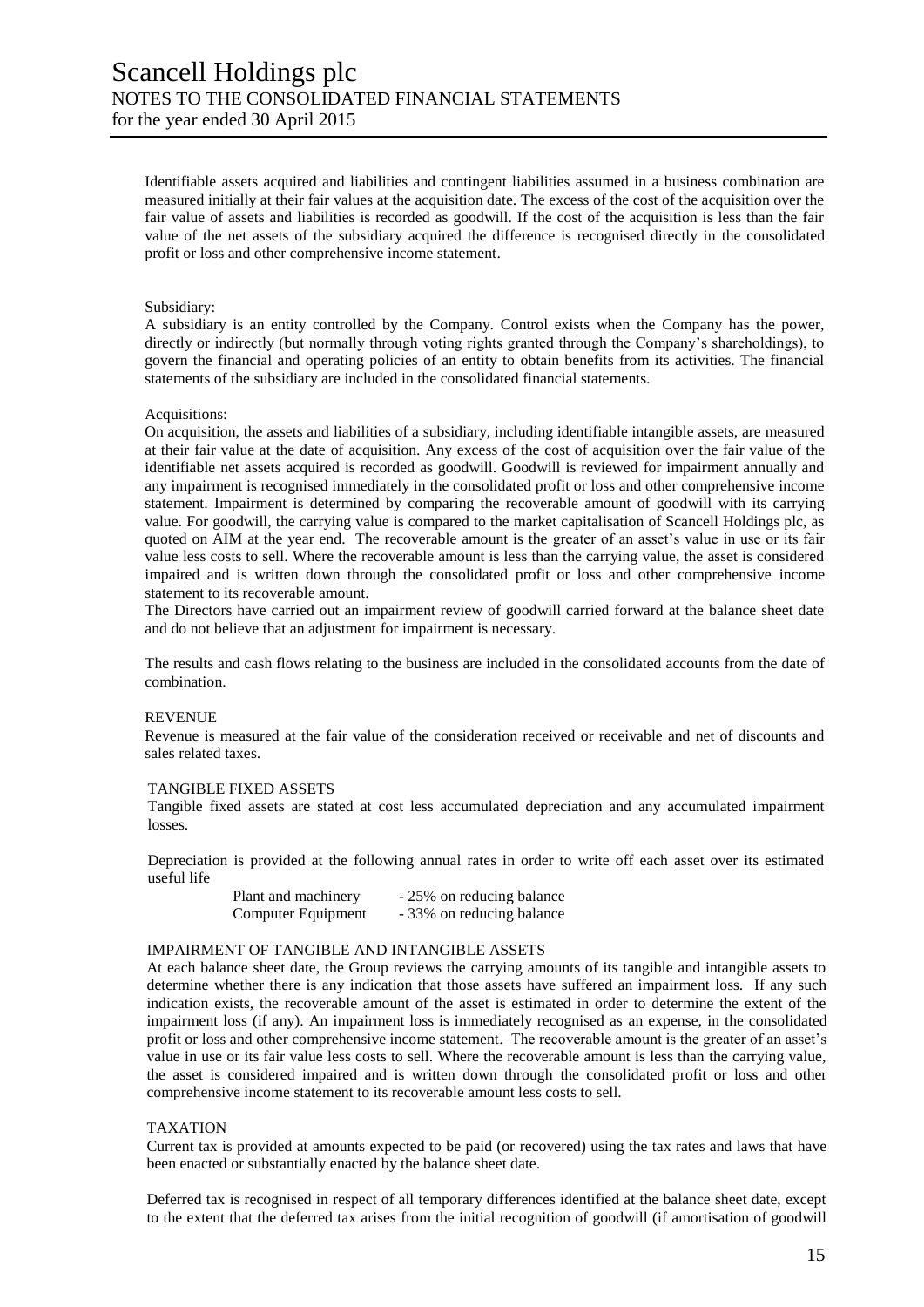is not deductible for tax purposes) or the initial recognition of an asset or liability in a transaction which is not a business combination and at the time of the transaction affects neither accounting profit nor taxable profit and loss. Temporary differences are differences between the carrying amount of the Group's assets and liabilities and their tax base.

Deferred tax liabilities may be offset against deferred tax assets within the same taxable entity. Any remaining deferred tax asset is recognised only when, on the basis of all available evidence, it can be regarded as probable that there will be suitable taxation profits, within the same jurisdiction, in the foreseeable future against which the deductible temporary differences can be utilised.

Deferred tax is provided on temporary differences arising in the subsidiary company except where the timing of reversal of the temporary differences will not reverse in the foreseeable future. Deferred tax is measured at the average tax rates that are expected to apply in the period in which the asset is realised or liability settled, based on tax rates and laws that have been enacted or substantially enacted by the balance sheet date. Measurement of deferred tax liabilities and assets reflects the tax consequences expected to fall from the manner in which the asset or liability is recovered or settled.

#### INVESTMENTS

Investments in subsidiaries are stated at cost less any provisions for impairment. An impairment is recognised when the recoverable amount of the investment is less than the carrying amount.

#### RESEARCH AND DEVELOPMENT

Expenditure on research and development is written off in the year in which it is incurred.

An internally generated asset arising from the group's development activities is only recognised if all of the following criteria are met:

- technical feasibility of completing the intangible asset so that it will be available for sale

- intention to complete the intangible asset and use or sell it

- ability to use or sell the intangible asset
- the intangible asset will generate future economic benefit

- resources are available both technically and financially in order to complete the development.

In the case of development projects undertaken by the group, regulatory and other uncertainties generally mean that such criteria are not met. Where no internally generated intangible asset can be recognised, development expenditure is recognised as an expense in the period in which it is incurred.

#### HIRE PURCHASE AND LEASING COMMITMENTS

Rentals paid under operating leases are charged to the profit and loss account on a straight line basis over the period of the lease.

#### FOREIGN CURRENCIES

Foreign currency assets and liabilities are converted to sterling at the rates of exchange ruling at the end of the financial year. Transactions in foreign currencies are converted to sterling at the rates of exchange ruling at the transaction date. All of the resulting exchange differences are recognised in the profit and loss account as they arise.

#### CASH

Cash includes cash-in-hand, deposits held at call with banks, and bank overdrafts. Bank overdrafts are shown within current liabilities on the balance sheet.

#### **EQUITY**

Equity comprises the following:

- Share capital represents the nominal value of equity shares.
- Share premium represents the excess over nominal value of the fair value of consideration received for equity shares, net of expenses of the share issue.
- Retained earnings include all current and prior period results as disclosed in the consolidated profit or loss and other comprehensive income statement.
- Share-based payment reserve is the corresponding entry to the expense arising from equity-settled share-based payments.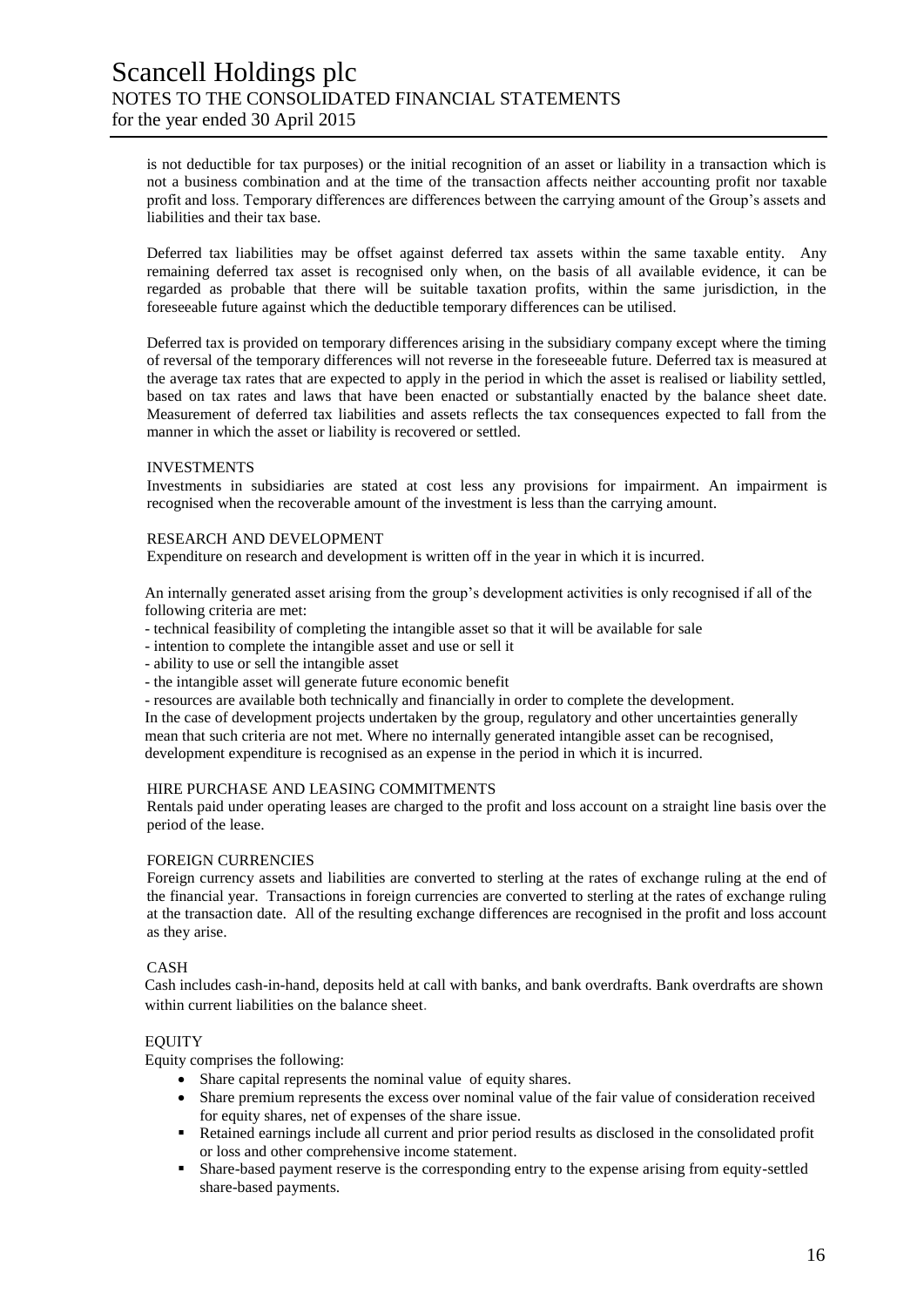#### SHARE BASED PAYMENTS

In accordance with IFRS2 – 'Share based payments', a charge is made for all share –based payments including share options based upon the fair value of the instrument issued.

Under IFRS 2 the charge in the Profit and Loss Account for granted share options is based upon the fair value of the options at grant date and is charged over the expected vesting period. Estimates of leaver rates are taken into account over the vesting period. A charge has been recognised for all awards granted and is charged to the same expense category as the remuneration costs for the employee to whom the share award has been made. An equivalent amount is credited to the share option reserve in the balance sheet, with no resulting impact on net assets. The share options have been granted to directors and employees in the subsidiary company, Scancell Limited. Within Scancell Holdings plc, the parent company, a credit has been made to the share option reserve whilst the debit is treated as an increase in the value of the subsidiary company.

#### 2 SEGMENT REPORTING

A business segment is a group of assets and operations engaged in providing products or services that are subject to risks and returns that are different from those of other business segments. A geographical segment is engaged in providing products or services within a particular economic environment that are subject to risks and returns which are different from those of segments operating in other economic environments.

The directors consider that the group operated within a single business segment.

#### 3 OPERATING LOSS

|   |                                                                          | 2015      | 2014      |
|---|--------------------------------------------------------------------------|-----------|-----------|
|   |                                                                          | £         | £         |
|   | Operating Loss is stated after charging/(crediting):                     |           |           |
|   | Depreciation on tangible fixed assets                                    | 29,117    | 38,962    |
|   | Operating lease rentals                                                  | 14,523    | 14,056    |
|   | Research and development                                                 | 1,998,366 | 1,677,115 |
|   | Auditors' remuneration – fee payable for audit of the company            | 7,250     | 6,900     |
|   | Auditors' remuneration – fee payable for audit of the subsidiary company | 7,250     | 6,900     |
|   | Auditors' remuneration for non-audit services                            | 1,260     | 1,200     |
|   | Directors' remuneration                                                  | 150,413   | 95,417    |
|   |                                                                          |           |           |
| 4 | <b>TAXATION</b>                                                          |           |           |
|   | Analysis of the tax credit                                               |           |           |
|   | The tax credit on the loss on ordinary activities for the year was as    |           |           |
|   | follows:                                                                 |           |           |
|   |                                                                          | 2015      | 2014      |
|   | Current tax                                                              | £         | £         |
|   | UK corporation tax credits due on R&D expenditure                        | 422,976   | 245,652   |
|   | Adjustment to prior year                                                 | (9,124)   | (572)     |
|   |                                                                          | 413,852   | 245,080   |
|   |                                                                          |           |           |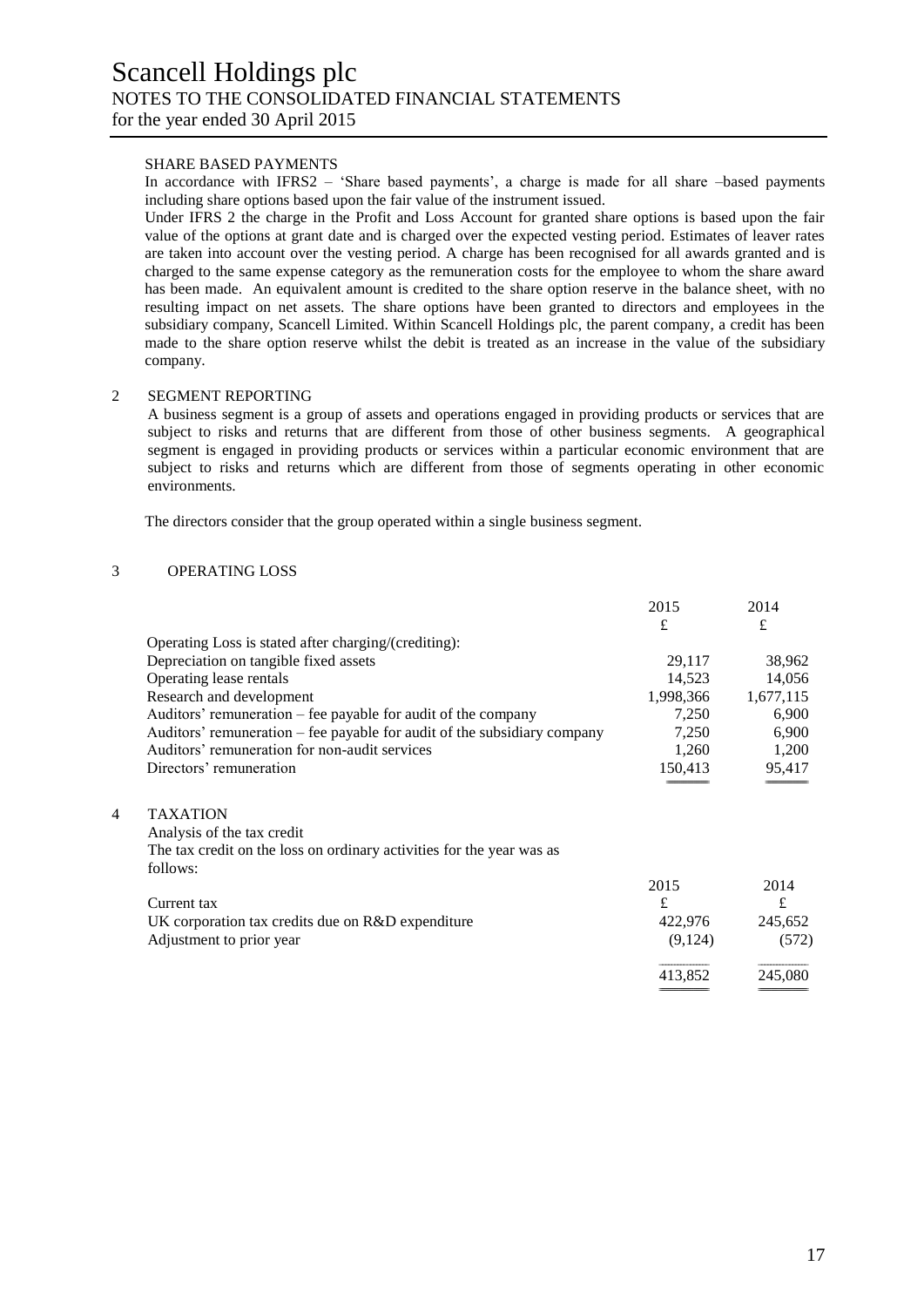#### **Factors affecting the tax credit**

The tax assessed for the years is lower than the applicable rate of corporation tax in the UK. The difference is explained below:

|                                                                                               | 2015             | 2014             |
|-----------------------------------------------------------------------------------------------|------------------|------------------|
| Loss on ordinary activities before tax                                                        | £<br>(2,828,482) | £<br>(2,468,034) |
| Loss on ordinary activities multiplied by the small company rate of tax in<br>the UK $(20\%)$ | (565,696)        | (493,607)        |
| Effects of:                                                                                   |                  |                  |
| Disallowed expenditure                                                                        | 20,028           | 11,853           |
| Timing differences                                                                            | 9.010            | 6,135            |
| Enhanced tax relief on R&D expenditure                                                        | (327, 849)       | (248, 466)       |
| Reduced tax relief for losses surrendered for R&D tax credits                                 | 160,439          | 200,988          |
| Prior year over provision                                                                     | 9.124            | 572              |
| Unrelieved losses carried forward                                                             | 281,092          | 277,445          |
| Current tax (credit)                                                                          | (413,852)        | (245,080)        |

The Group has tax losses to carry forward against future profits of approximately  $\text{\textsterling}9,575,000$  (2014: £8,134,000).

A deferred tax asset has not been recognised in respect of these losses as the Group does not anticipate sufficient taxable profits to arise in the foreseeable future to fully utilise them.

The estimated value of the deferred tax asset not recognised measured at a standard rate of 20% is £1,894,300 (2014: £1,597,000).

#### 5 EARNINGS PER SHARE

#### *Basic earnings per share*

The earnings and weighted average number of ordinary shares used in the calculation of basic earnings per share is as follows:

|                                                                                                                           | 2015        | 2014        |
|---------------------------------------------------------------------------------------------------------------------------|-------------|-------------|
| Earnings used in the calculation of basic earnings per share<br>Profit for the year from discontinued operations included | (2,414,630) | (2,222,954) |
| in the calculation of basic earnings per share                                                                            |             |             |
| Earnings used in calculation of basic earnings per share from<br>continuing operations                                    | (2,414,630) | 222.954)    |
| Weighted average number of ordinary shares of 0.1p each for the<br>calculation of basic earnings per share                | 224.950.683 | 216.700.004 |

#### *Diluted earnings per share*

As the Group is reporting a loss from continuing operations for both years then, in accordance with IAS33, the share options are not considered dilutive because the exercise of the share options would have the effect of reducing the loss per share.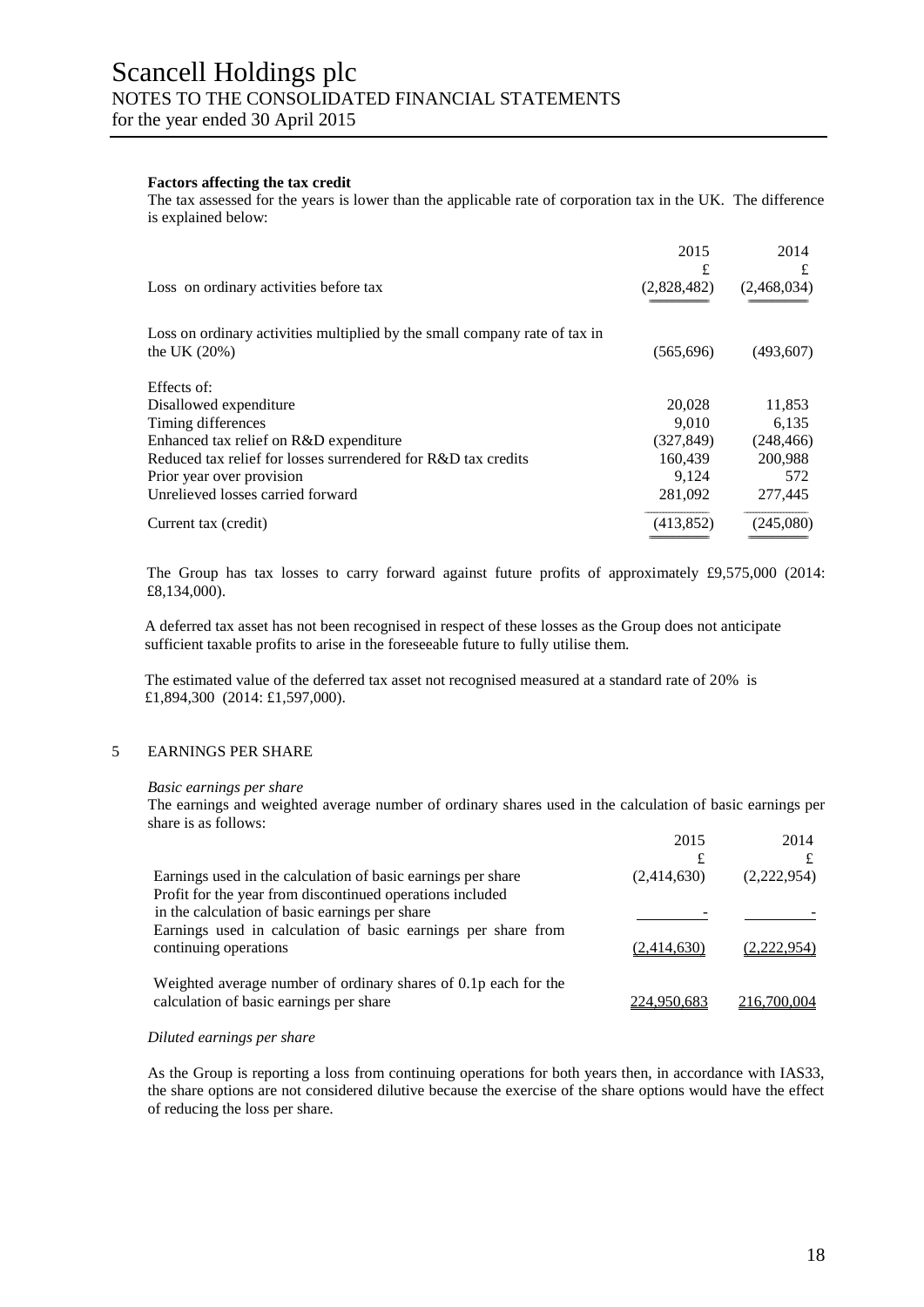#### 6 STAFF COSTS

|                                                                                              | 2015    | 2014    |
|----------------------------------------------------------------------------------------------|---------|---------|
|                                                                                              | £       | £       |
| Directors' salaries                                                                          | 130,413 | 56,667  |
| Wages and salaries                                                                           | 325,594 | 267,531 |
| Social security costs                                                                        | 46,379  | 33,541  |
| Pension contributions: directors                                                             | 20,000  |         |
|                                                                                              |         |         |
|                                                                                              | 522,386 | 357,739 |
|                                                                                              |         |         |
| A charge for share based payments totalling £91,368 (2013: £46,049) was<br>made in the year. |         |         |
|                                                                                              | 2015    | 2014    |
|                                                                                              | No.     | No.     |
| The average monthly number of persons during the year was:                                   |         |         |
| Research employees                                                                           | 9       | 6       |
| Other employees                                                                              |         |         |
|                                                                                              | 10      | 7       |
|                                                                                              |         |         |

#### 7 REMUNERATION OF KEY MANAGEMENT PERSONNEL

Professor L Durrant received a salary of £10,000 (2014: £14,167); Dr RM Goodfellow received a salary of £10,000 (2014: £7,500); Dr S E Adams received a salary of £100,000 plus pension contributions of £20,000 (2014: £nil), Dr M G W Frohn £7,500 (2014: £nil) and Mr P V Allen received a salary of £2,917 (2014 £35,000). Details of consulting services provided by these directors are disclosed in note 18. In addition a charge for share based payments totalling £91,368 (2014:£46,049) was made in the year.

Dr S E Adams has retirement benefits accruing under a money purchase scheme. (2014: none).

#### 8 LOSS OF PARENT COMPANY

As permitted by section 408 of the Companies Act 2006, the profit and loss and other comprehensive income of the parent company is not presented as part of these financial statements.

The parent company's loss and other comprehensive income for the financial year was £184,260 (2014: loss £164,026 )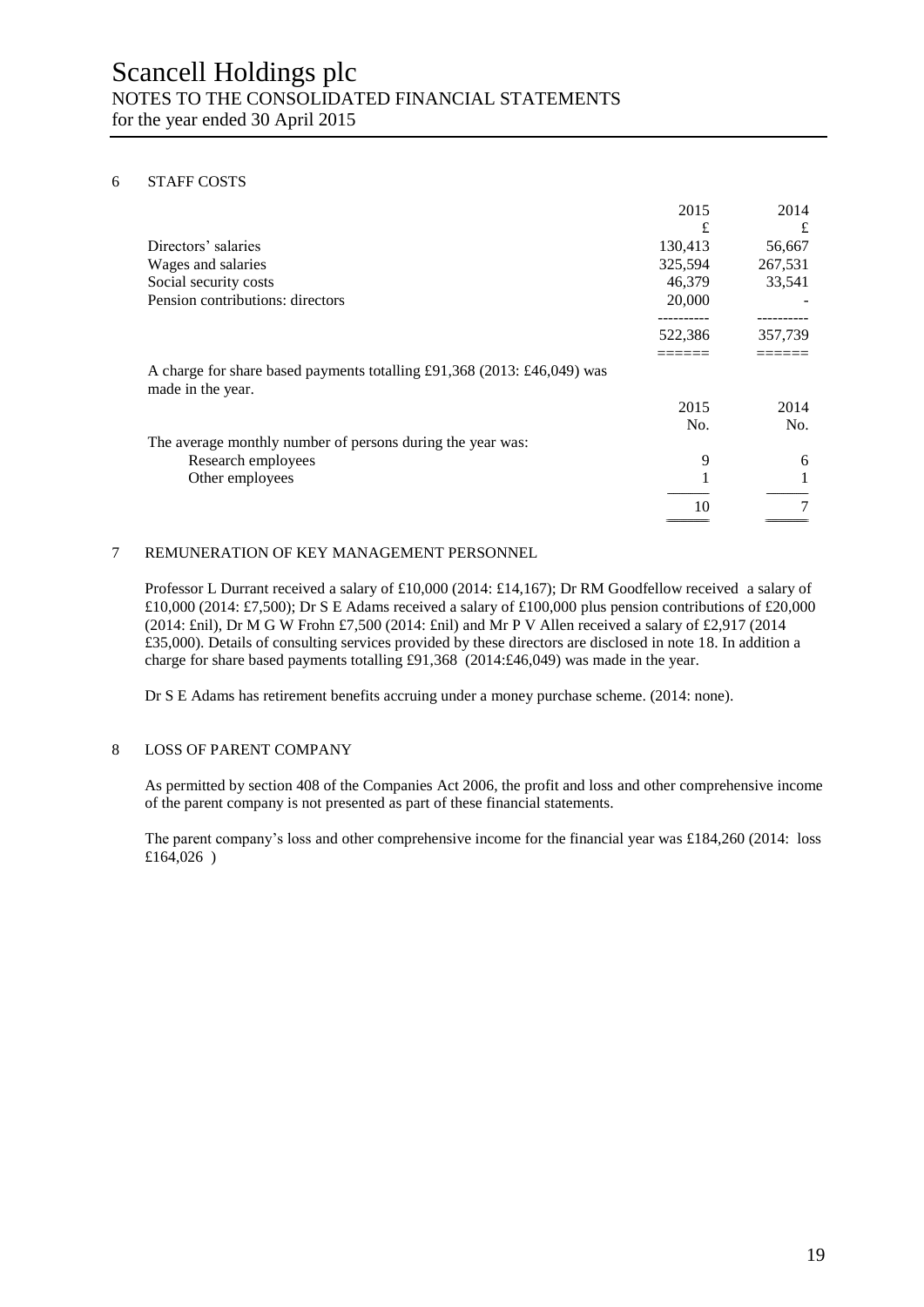# Scancell Holdings plc NOTES TO THE CONSOLIDATED FINANCIAL STATEMENTS

for the year ended 30 April 2015

#### 9 TANGIBLE FIXED ASSETS

| current year          | Computer<br>Equipment<br>£ | Plant and<br>machinery<br>£ | Total<br>£ |
|-----------------------|----------------------------|-----------------------------|------------|
| <b>COST</b>           |                            |                             |            |
| As at 1 May 2014      | 19,673                     | 465,540                     | 485,213    |
| <b>Additions</b>      |                            |                             |            |
| As at 30 April 2015   | 19,673                     | 465,540                     | 485,213    |
| <b>DEPRECIATION</b>   |                            |                             |            |
| As at 1 May 2014      | 17,021                     | 352,571                     | 369,592    |
| Charge for the year   | 875                        | 28,242                      | 29,117     |
| As at 30 April $2015$ | 17,896                     | 380,813                     | 398,709    |
| <b>NET BOOK VALUE</b> |                            |                             |            |
| At 30 April 2015      | 1,777                      | 84,727                      | 86,504     |
| At 1 May 2014         | 2,652                      | 112,969                     | 115,621    |
|                       |                            |                             |            |

| prior year            | Computer<br>Equipment<br>£ | Plant and<br>machinery<br>£ | Total<br>£ |
|-----------------------|----------------------------|-----------------------------|------------|
| <b>COST</b>           |                            |                             |            |
| As at 1 May 2013      | 16,483                     | 445,800                     | 462,283    |
| Additions             | 3,190                      | 19,740                      | 22,930     |
| As at 30 April 2014   | 19,673                     | 465,540                     | 485,213    |
| <b>DEPRECIATION</b>   |                            |                             |            |
| As at 1 May 2013      | 15,715                     | 314,915                     | 330,628    |
| Charge for the year   | 1,306                      | 37,656                      | 38,962     |
| As at 30 April 2014   | 17,021                     | 352,571                     | 369,592    |
| <b>NET BOOK VALUE</b> |                            |                             |            |
| At 30 April 2014      | 2,652                      | 112,969                     | 115,621    |
| At 1 May 2013         | 770                        | 130,885                     | 131,655    |
|                       |                            |                             |            |

#### 10 GOODWILL

| At 1May 2013 and 2014<br><b>Additions</b> | 3,415,120        |
|-------------------------------------------|------------------|
| At 30 April 2014 and 2015                 | <u>3,415,120</u> |

Goodwill is allocated to cash generating units ('CGU') and in the opinion of the directors the Group consists of a single CGU. The goodwill arose on the acquisition of the wholly owned subsidiary company, Scancell Limited. The directors have carried out an impairment review of the goodwill arising on the acquisition of Scancell Limited. The Group has no budgeted revenues for the foreseeable future and so the directors have compared the market capitalisation of Scancell Holdings plc, as quoted on AIM at the year end with the carrying value of goodwill and believe that no impairment is necessary*.*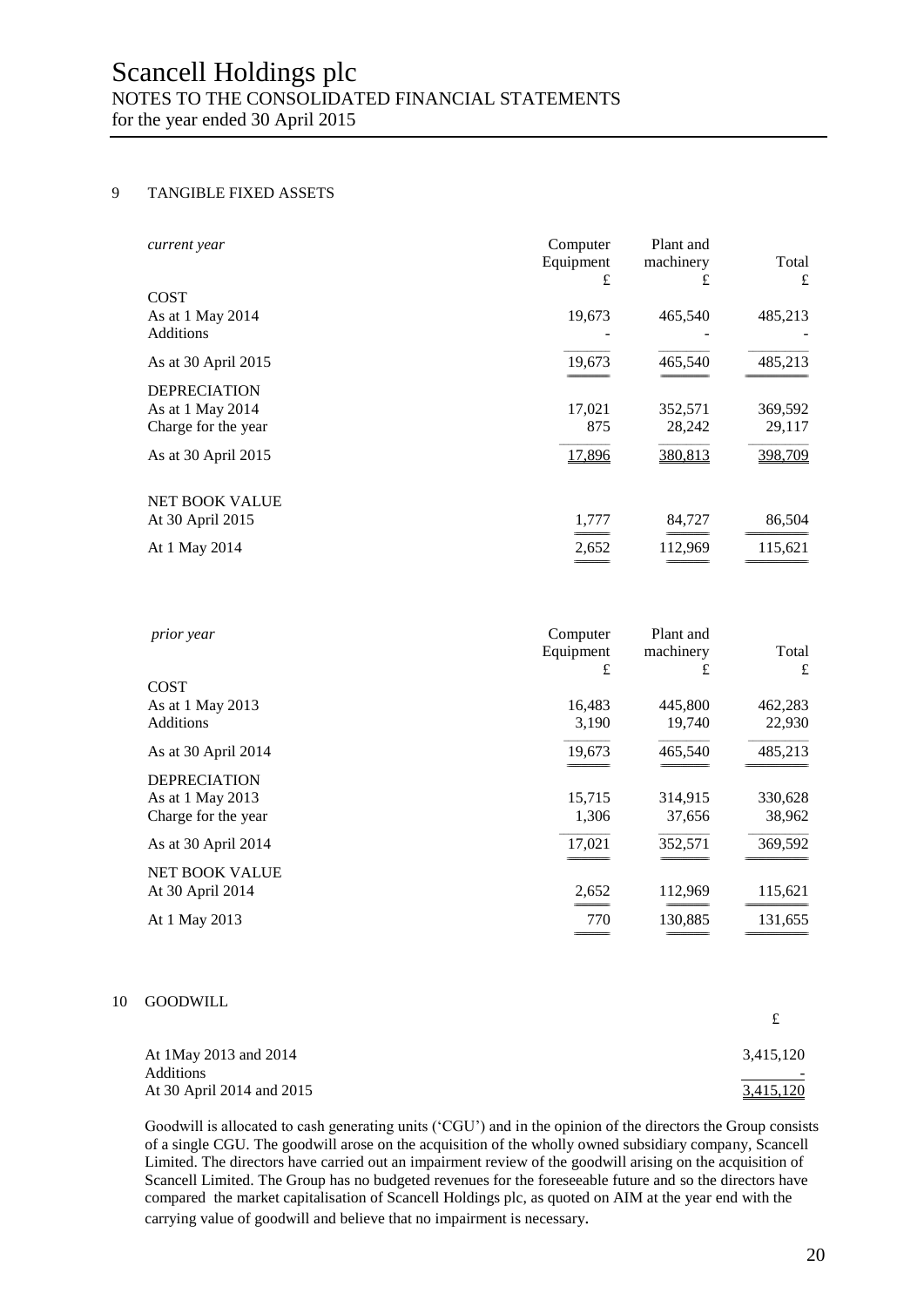#### 11 FIXED ASSET INVESTMENTS

| COMPANY - shares in group undertaking |  |
|---------------------------------------|--|
|---------------------------------------|--|

| Cost at 1 May 2013      | 5,071,743 |
|-------------------------|-----------|
| Share options exercised | (33,605)  |
| Share options granted   | 46,048    |
| Cost at 30 April 2014   | 5,084,186 |
| Share options exercised |           |
| Share options granted   | 91,368    |
| Cost at 30 April 2015   | 5,175,554 |
|                         |           |

The company's investment at the balance sheet date represents 100% of the ordinary share capital of its subsidiary company, Scancell Limited, registered in the UK whose business is the discovery and development of treatments for cancer. There are no significant restrictions within the group regarding access or use of assets or settling liabilities.

At 30 April 2015 the aggregate capital and reserves of Scancell Limited was £(7,090,184) (2014: £(4,951,183)) and its loss for the financial year was £2,230,369 (2014:Loss of £2,058,928)

#### 12 TRADE AND OTHER RECEIVABLES

|    |                                 | 2015        | 2014        |
|----|---------------------------------|-------------|-------------|
|    | <b>VAT</b>                      | £           | $\pounds$   |
|    |                                 | 92,274      | 67,948      |
|    | Prepayments                     | 44,511      | 78,566      |
|    |                                 | 136,785     | 146,514     |
| 13 | TRADE AND OTHER PAYABLES        |             |             |
|    |                                 | 2015        | 2014        |
|    |                                 | £           | £           |
|    | Trade payables                  | 369,829     | 232,202     |
|    | Taxation and social security    | 12,752      | 10,598      |
|    | Other payables                  | 221,331     | 294,791     |
|    |                                 | 603,912     | 537,591     |
| 14 | <b>SHARE CAPITAL</b>            |             |             |
|    |                                 | 2015        | 2014        |
|    |                                 | No.         | No.         |
|    | Allotted, issued and fully paid |             |             |
|    | 0.1p ordinary shares            | 224,950,683 | 224,950,683 |
|    |                                 | $\pounds$   | $\pounds$   |
|    | Allotted, issued and fully paid |             |             |
|    | 0.1p ordinary shares            | 224,951     | 224,951     |
|    |                                 |             |             |

All shares rank pari passu with voting rights and entitlement to dividend.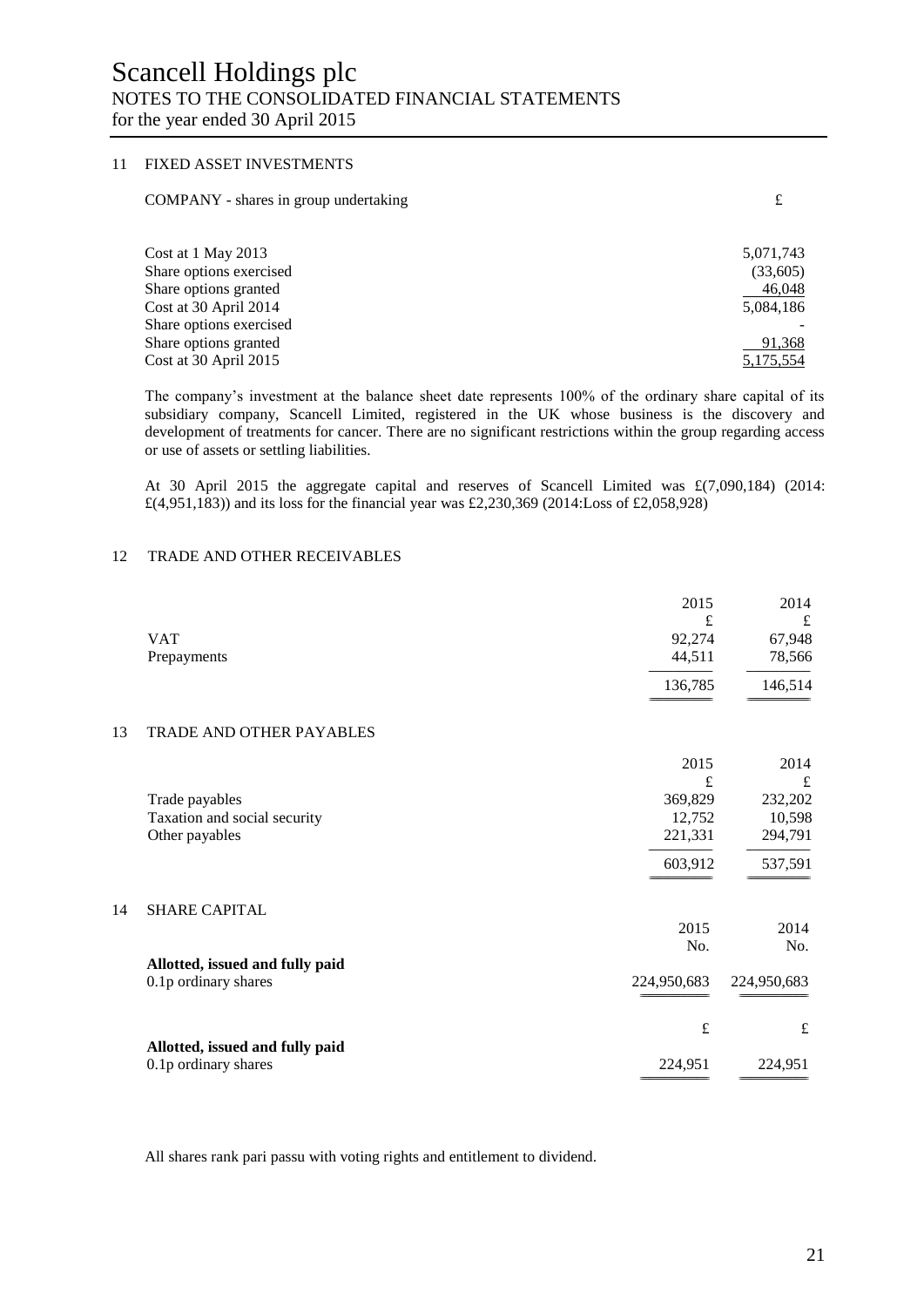### 15 MOVEMENT ON SHARE CAPITAL AND RESERVES

### **GROUP**

|                                                           | Share<br>capital<br>£ | Share<br>Premium<br>Account<br>£ | <b>Share</b><br>Option<br>Reserve<br>£ | Retained<br>earnings<br>£ | Total<br>Equity<br>£               |
|-----------------------------------------------------------|-----------------------|----------------------------------|----------------------------------------|---------------------------|------------------------------------|
| At 1 May 2013                                             | 194,470               | 9,904,733                        | 509,914                                | (5,516,972)               | 5,092,145                          |
| (Loss) for the year<br>Exercise of options<br>Share issue | 1,592<br>28,889       | 70,062<br>6,061,481              | (33,605)                               | (2,222,954)<br>33,605     | (2,222,954)<br>71,654<br>6,090,370 |
| Share option charge                                       |                       |                                  | 46,049                                 |                           | 46,049                             |
| At 30 April 2014                                          | 224,951               | 16,036,276                       | 522,358                                | (7,706,321)               | 9,077,264                          |
| At 1May 2014                                              | 224,951               | 16,036,276                       | 522,358                                | (7,706,321)               | 9,077,264                          |
| (Loss) for the year<br>Share option charge                |                       |                                  | 91,368                                 | (2,414,630)               | (2,414,630)<br>91,368              |
| At 30 April 2015                                          | 224,951               | 16,036,276                       | 613,726                                | (10, 120, 951)            | 6,754,002                          |
|                                                           |                       |                                  |                                        |                           |                                    |

#### **COMPANY**

|                     | <b>Share</b><br>capital<br>£ | <b>Share</b><br>Premium<br>Account<br>£ | Share<br>Option<br>Reserve<br>£ | Retained<br>earnings<br>£ | Total<br>Equity<br>£ |
|---------------------|------------------------------|-----------------------------------------|---------------------------------|---------------------------|----------------------|
| At 1 May 2013       | 194,470                      | 9,904,733                               | 509,914                         | (922, 043)                | 9,687,074            |
| Exercise of options | 1,592                        | 70,062                                  | (33,605)                        |                           | 38,049               |
| Share issue         | 28,889                       | 6,061,481                               |                                 |                           | 6,090,370            |
| (Loss) for the year |                              |                                         |                                 | (164, 026)                | 164,026              |
| Share option charge |                              |                                         | 46,049                          |                           | 46,049               |
| At 30 April 2014    | 224,951                      | 16,036,276                              | 522,358                         | (1,086,069)               | 15,697,516           |
| (Loss) for the year |                              |                                         |                                 | (184,260)                 | (184, 260)           |
| Share option charge |                              |                                         | 91,368                          |                           | 91,368               |
|                     |                              |                                         |                                 |                           |                      |
| At 30 April 2015    | 224,951                      | 16,036,276                              | 613,726                         | (1,270,329)               | 15,604,624           |
|                     |                              |                                         |                                 |                           |                      |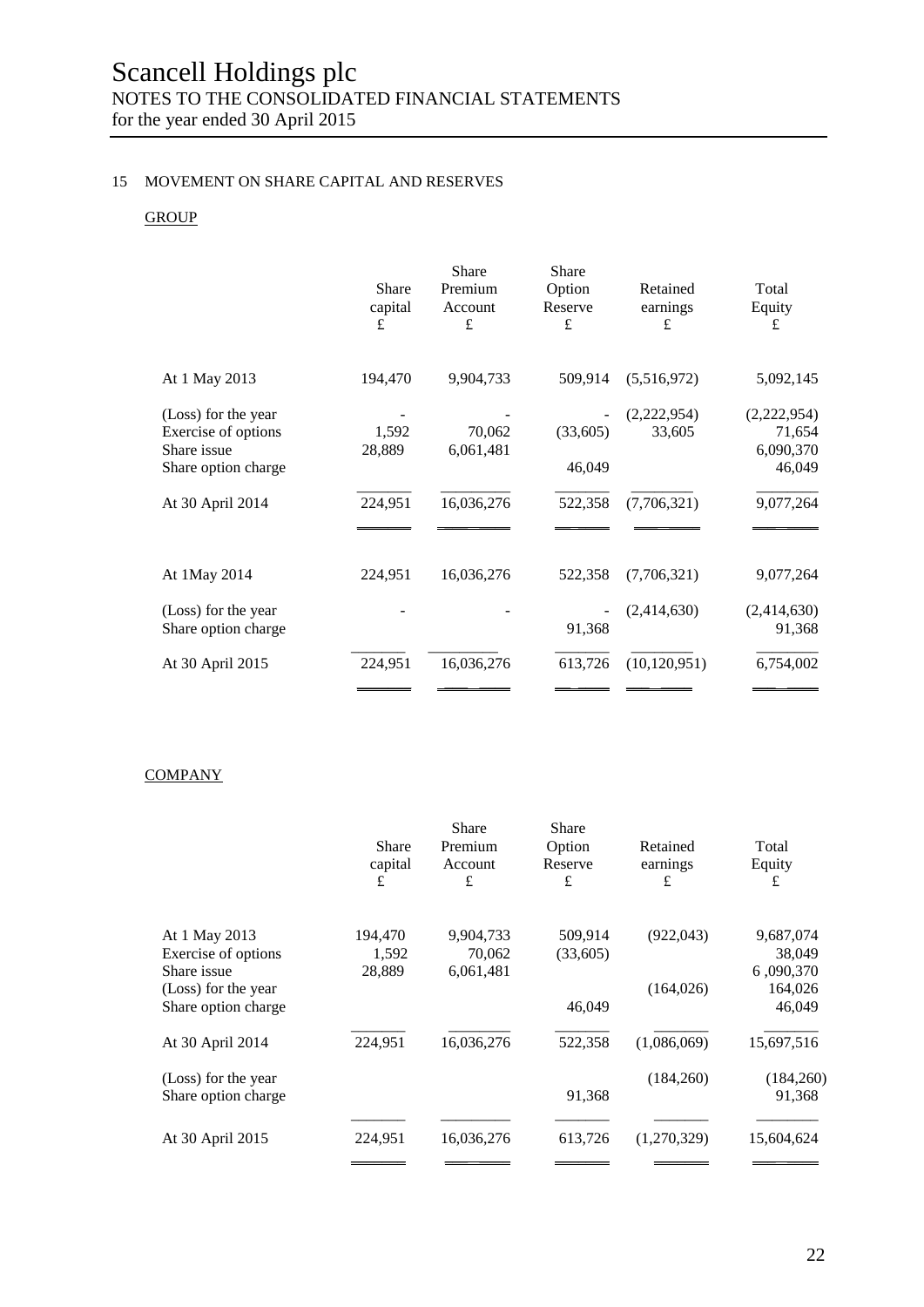#### 16 SHARE OPTIONS

The Group has granted options to members of staff as follows:

| Grant    | Option           | Number    | Period within which<br>options are exercisable |          |
|----------|------------------|-----------|------------------------------------------------|----------|
| Date     | Price            | of shares | From                                           | To       |
| 02.12.08 | 5.0 <sub>p</sub> | 290,000   | 02.12.11                                       | 02.12.18 |
| 02.12.08 | 31.3p            | 120,000   | 02.12.11                                       | 02.12.18 |
| 02.01.09 | 6.0 <sub>p</sub> | 145,000   | 02.01.12                                       | 01.01.19 |
| 13.07.10 | 4.5p             | 6,730,000 | 02.12.11                                       | 31.12.15 |
| 18.06.14 | 30.5p            | 500,000   | 18.06.17                                       | 18.06.24 |
|          |                  |           |                                                |          |

The market price of the shares at 30 April 2015 was 26.75p and, the range during the year was 23p to 39p. Options may normally be exercised in whole or in part within the period of three to ten years after the date of the grant.

Further unapproved options were issued as follows:

| Share      | Grant                            | Option                                                    | Number                           |                                  | Period within which<br>options are exercisable. |
|------------|----------------------------------|-----------------------------------------------------------|----------------------------------|----------------------------------|-------------------------------------------------|
| Scheme     | Date                             | Price                                                     | of shares                        | From                             | To                                              |
| Unapproved | 02.04.09<br>01.12.08<br>29.06.10 | 2.5p<br>6.0 <sub>p</sub><br>4.5 <sub>p</sub>              | 58,640<br>3,040,000<br>3,184,620 | 02.04.12<br>02.12.11<br>30.09.11 | 02.04.19<br>02.12.18<br>30.09.16                |
|            | 29.06.10<br>02.12.08<br>10.12.13 | 4.5 <sub>p</sub><br>9.4 <sub>p</sub><br>33.2 <sub>p</sub> | 3,184,630<br>29,320<br>7,000,000 | 28.02.13<br>02.04.12<br>10.12.14 | 28.02.18<br>02.04.19<br>10.12.17                |
|            |                                  |                                                           |                                  |                                  |                                                 |

#### At 30 April 2015 the following options are held by directors of the company:

|                   | Options   | Additions | Options   |                  | Date first  |          |
|-------------------|-----------|-----------|-----------|------------------|-------------|----------|
|                   | At        | in the    | at        | Exercise         | exercisable | Expiry   |
|                   | 30.04.14  | year      | 30.04.15  | price            |             | date     |
| <b>EMI</b> Scheme |           |           |           |                  |             |          |
| L Durrant         | 3,850,000 |           | 3,850,000 | 4.5p             | 02.12.11    | 31.12.15 |
| R Goodfellow      | 2,880,000 |           | 2,880,000 | 4.5p             | 02.12.11    | 31.12.15 |
| S Adams           |           | 500,000   | 500,000   | 30.5p            | 18.06.17    | 18.06.24 |
| Unapproved        |           |           |           |                  |             |          |
| L Durrant         | 3,500,000 |           | 3,500,000 | 33.2p            | 10.12.14    | 10.12.17 |
| R Goodfelllow     | 3,500,000 |           | 3,500,000 | 33.2p            | 10.12.14    | 10.12.17 |
| D Evans           | 3,040,000 |           | 3,040,000 | 6.0 <sub>p</sub> | 02.12.11    | 02.12.18 |
|                   |           |           |           |                  |             |          |

The weighted average exercise prices over the year were as follows:

| The weighted average energies prices over the year were as follows.         |            |                                          |
|-----------------------------------------------------------------------------|------------|------------------------------------------|
|                                                                             | Number     | Weighted<br>Average<br>Exercise<br>Price |
| <b>Enterprise Management Scheme</b>                                         |            |                                          |
| Revised number of options outstanding at 1 May 2014                         | 7,285,000  | 5.0 <sub>p</sub>                         |
| Granted in the year                                                         | 500,000    | 30.5p                                    |
| Number of options outstanding at 30 April 2015                              | 7,785,000  | 6.6p                                     |
| Exercisable at 30 April 2014                                                | 7,285,000  | 5.0 <sub>p</sub>                         |
| <b>Unapproved Scheme</b>                                                    |            |                                          |
| Revised number of options outstanding at 1 May 2014<br>and at 30 April 2015 | 16,497,210 | 17.0 <sub>p</sub>                        |
| Exercisable at 30 April 2015                                                | 13,312,580 | 20.0 <sub>p</sub>                        |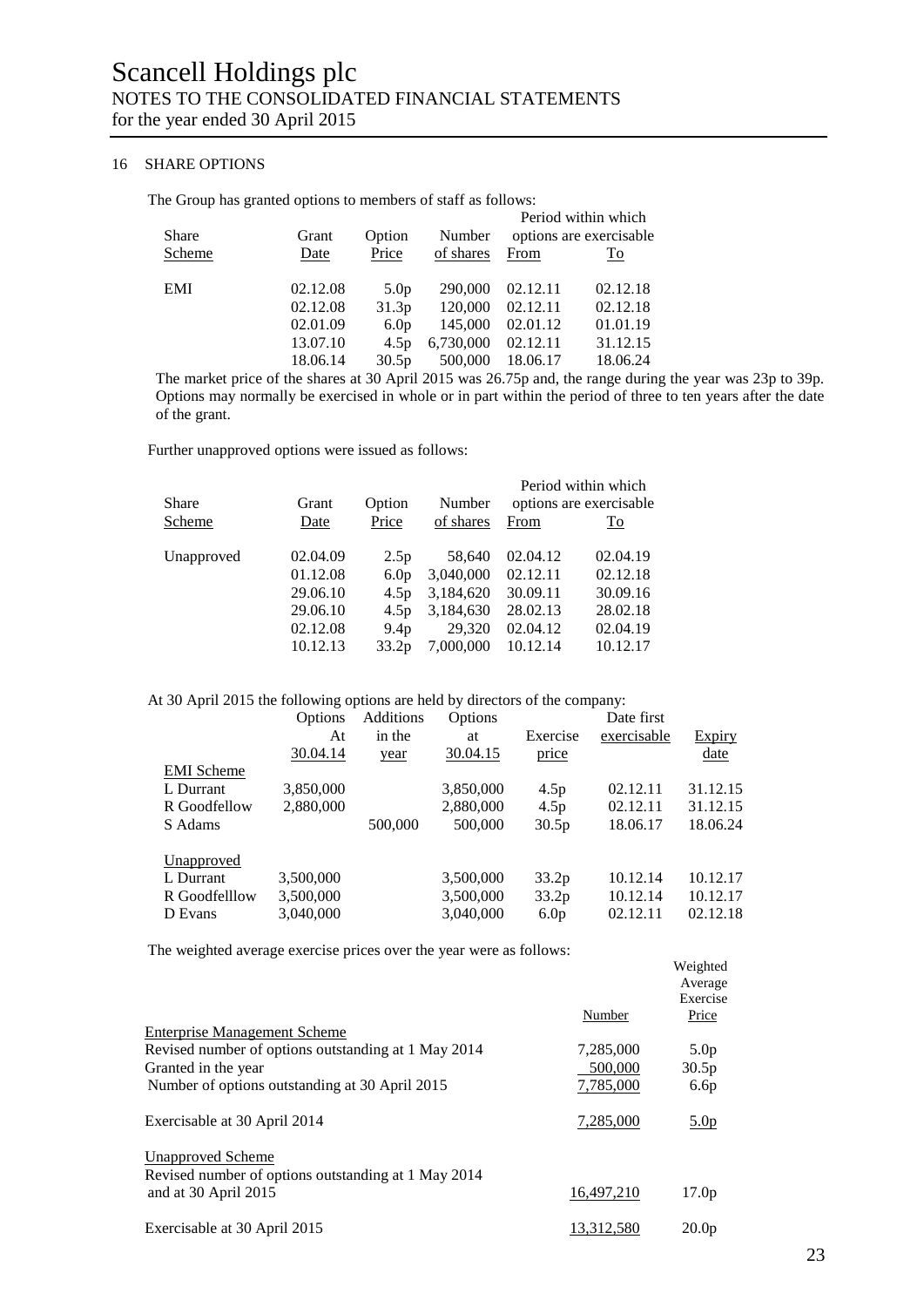#### SHARE OPTIONS (continued)

Within the unapproved options are those granted to ICHOR Medical Systems Inc ("ICHOR") pursuant to the License and Supply Agreement ('the Agreement') dated 13 July 2009. Under the terms of the Agreement, ICHOR agreed to supply its TriGrid™ electroporation device for Scancell's pre-clinical and forthcoming clinical studies with SCIB1 and gave Scancell an option to license TriGrid™ for commercial use on achievement of certain milestones and payment of royalties. In return, ICHOR was granted options to subscribe for ordinary shares in the Company. The options have been granted at 4.5p per share and vest as follows.

- 3,184,620 on commencement of first Phase II clinical trial
- 3,184,630 on completion of first Phase II clinical trial

Each tranche of the options may be exercised at any time in the five year period after the relevant vesting date.

#### 17 SHARE BASED PAYMENTS

The Group operates a number of share based incentive schemes as detailed in note 16 above. The fair value of the award granted and the assumptions used in the calculations are as follows:

| Date of Grant    | <b>Type</b><br>of Award | <b>Number</b><br>of Awards | <b>Exercise</b><br>Price | <b>Share price</b><br>at grant date | <b>Fair value</b><br>per option |
|------------------|-------------------------|----------------------------|--------------------------|-------------------------------------|---------------------------------|
| 2 December 2008  | EMI                     | 290,000                    | 5.0 <sub>p</sub>         | 5.8p                                | 3.3p                            |
| 2 December 2008  | <b>EMI</b>              | 120,000                    | 31.3 <sub>p</sub>        | 5.8p                                | 0.2p                            |
| 2 December 2008  | Unapproved              | 3,040,000                  | 6.0 <sub>p</sub>         | 5.8p                                | 3.3 <sub>p</sub>                |
| 2 January 2009   | EMI                     | 145,000                    | 6.0 <sub>p</sub>         | 5.8p                                | 3.3 <sub>p</sub>                |
| 2 April 2009     | Unapproved              | 58,640                     | 2.5p                     | 4.0 <sub>p</sub>                    | 2.7 <sub>p</sub>                |
| 2 April 2009     | Unapproved              | 29,320                     | 9.4 <sub>p</sub>         | 4.0 <sub>p</sub>                    | 1.5p                            |
| 29 June 2010     | Unapproved              | 6,369,250                  | 4.5p                     | 6.0 <sub>p</sub>                    | 2.2p                            |
| 14 July 2010     | EMI                     | 6,730,000                  | 4.5p                     | 6.25                                | 2.1 <sub>p</sub>                |
| 10 December 2013 | Unapproved              | 7,000,000                  | 33.2 <sub>p</sub>        | 36.0 <sub>p</sub>                   | 4.0 <sub>p</sub>                |
| 18 June 2014     | EMI                     | 500,000                    | 30.5 <sub>p</sub>        | 30.5 <sub>p</sub>                   | 3.0 <sub>p</sub>                |

The number of shares shown above has been adjusted for the sub-division of shares that occurred in July 2011.

A description of the key assumptions used in calculating the share-based payments follows.

1. The Black-Scholes valuation methodology was used.

- 2. The expected volatility is based upon historical volatility over a period of time and amounted to 10.2%
- 3. The expected life used in the model varies between two and five years and is based upon management's best estimate for the effects of non-transferability, exercise restrictions and behavioural considerations.
- 4. The risk free rate is based upon the prevailing UK bank base rate at grant date.
- 5. Expected dividend yield is nil.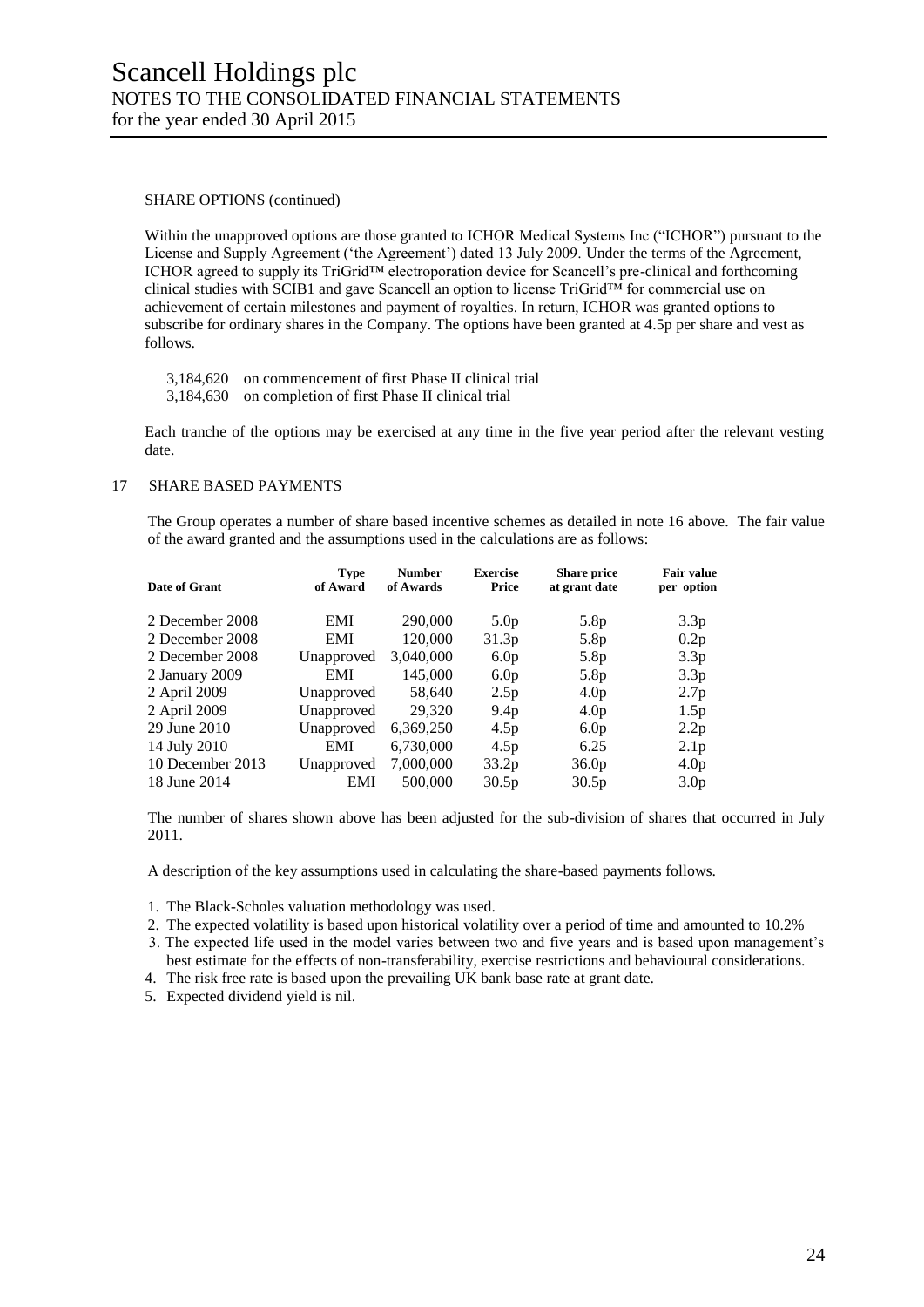#### 18 RELATED PARTY TRANSACTIONS

During the year, the following directors provided consultancy services to the Group as follows:

|                       | 2015     | 2014     |
|-----------------------|----------|----------|
|                       | Total    | Total    |
| Professor L G Durrant | £112,000 | £172,500 |
| Dr R M Goodfellow     | £112,000 | £172,500 |
| Mr D Evans            | £15,000  | £15,000  |
| Ms K Cornish-Bowden   | £15,000  | £15,000  |
| Dr M G W Frohn        | £7,500   | £8,750   |

At the end of the year the following balances were outstanding from the Group:

|                      | 2015    | 2014    |
|----------------------|---------|---------|
| Professor L Durrant  | £12.439 | £22,018 |
| Mr D Evans           | £1.250  | £6,250  |
| Dr R M Goodfellow    | £21,050 | £12,775 |
| Ms K. Cornish-Bowden | £2.500  | £2,500  |
| Dr MGW Frohn         | £nil    | £1.250  |

All of the above transactions were conducted under normal commercial terms.

Professor L Durrant and Dr R M Goodfellow provided their consultancy through limited companies.

In addition to the above Scancell Holdings plc has a current account with its subsidiary company, Scancell Limited. At the year end the balance owing to Scancell Holdings plc amounted to £10,018,607 (2014: £10,225,626). The current account balance is interest free and there are no set repayment terms.

#### 19 RECONCILIATION OF LOSS BEFORE TAX TO NET CASH GENERATED FROM OPERATIONS

|                                                         | 2015        | 2014        |
|---------------------------------------------------------|-------------|-------------|
|                                                         | £           | £           |
| Loss before taxation                                    | (2.828.482) | (2,468,034) |
| Adjustments for:                                        |             |             |
| Share option costs                                      | 91,368      | 46,049      |
| Depreciation of computers, plant and equipment          | 29.117      | 38,962      |
| Finance income                                          | (131,513)   | (29, 186)   |
| Operating cash flows before movement in working capital | (2,839,510) | (2,412,209) |
| Decrease/ (Increase) in amounts receivable              | 9.729       | (29,350)    |
| Increase in amounts payable.                            | 66.321      | 222,477     |
| Net cash outflow from operating activities              | (2,763,460) | (2,219,082) |
|                                                         |             |             |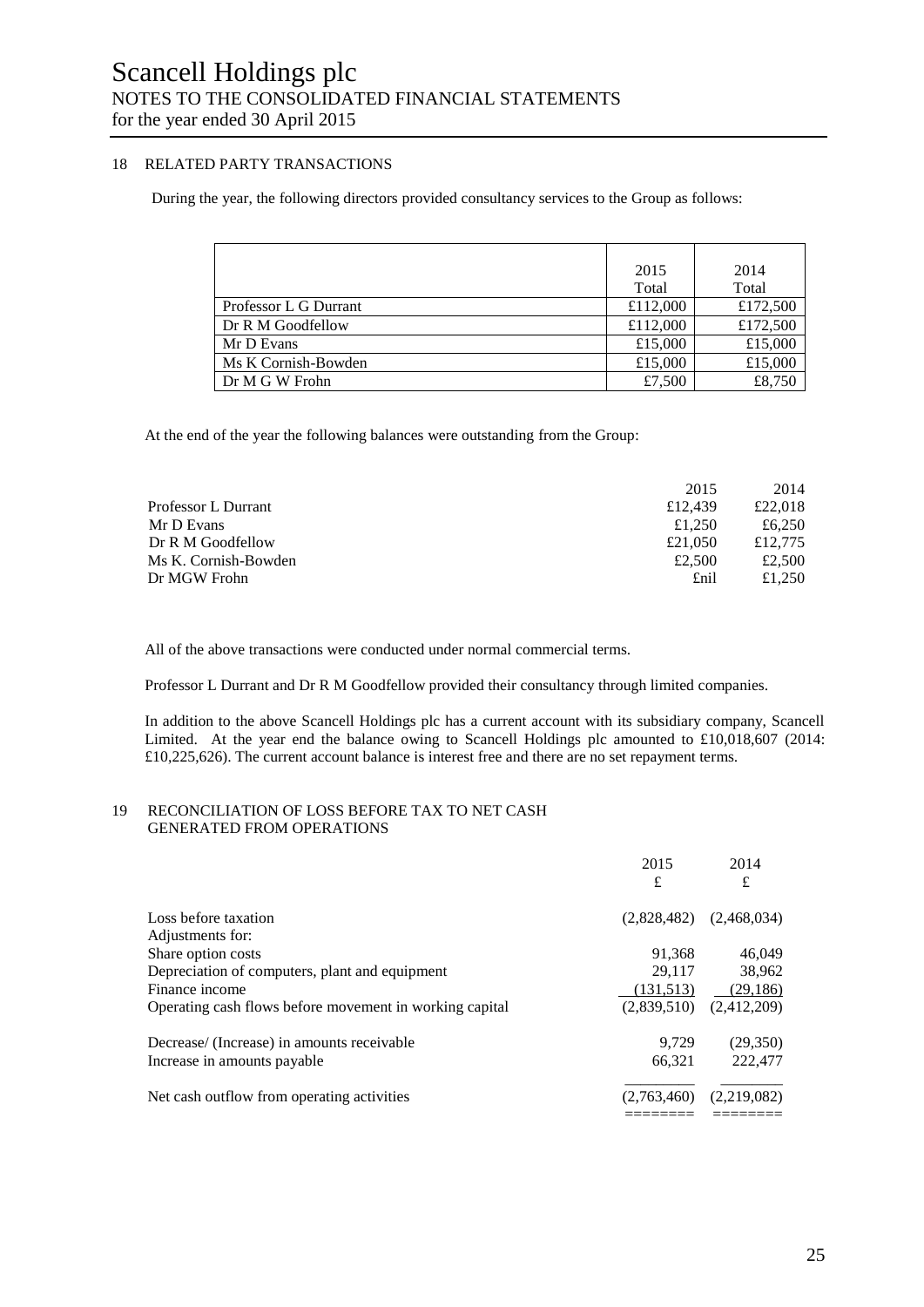#### 20 FINANCIAL INSTRUMENTS

The Group holds or issues financial instruments in order to achieve two main objectives, being: (a) to finance its operations; and

(b) to manage its exposure to interest and currency risks arising from its operations and from its sources of finance.

In addition, various financial instruments (e.g. receivables, trade payables, accruals and prepayments) arise directly from the Group's and the Company's operations. Transactions in financial instruments result in the Group assuming or transferring to another party one or more of the financial risks described below.

The Group currently finances its operations through reserves of cash and liquid resources and does not have a borrowing requirement. Surplus cash at bank is placed on deposits at variable rates. The Board monitors the financial markets and the Group's own requirements to ensure that the policies are exercised in the Group's best interests.

#### **Liquidity risk**

Liquidity risk is the risk that the Group and Company will not be able to meet their financial obligations as they fall due. The Group and Company's approach to managing liquidity is to ensure, as far as possible, that it will always have sufficient liquidity to meet its liabilities when due, under both normal and stressed conditions, without incurring unacceptable losses or risking damage to the Group and Company's reputation..

#### **Market risk**

Market risk is the risk that changes in market prices, such as interest rates and exchange rates will affect the Group and Company's income or the value of the holdings of financial instruments. The objective of market risk management is to manage and control market risk exposures within acceptable parameters whilst optimising the return.

The Group has no financial assets other than sterling current account balances of £3,059,001 (2014: £5,566,234) which are instantly available funds attracting variable rates of interest.

Historically the Group has not used derivative instruments to hedge against possible risks arising from fluctuations in foreign currency exchange rates as the exposure is limited. If foreign currency exposure increases, the use of foreign currency hedging instruments will be reviewed as a means of reducing the effect of exchange rate fluctuations on the Group's results.

#### **Credit risk**

Credit risk is the risk of financial loss to the Group and Company if a customer or counter-party to a financial instrument fails to meet its contractual obligations and arises principally from a company's receivables from Customers. The Group and Company have no third party customers and so this risk is viewed as minimal.

#### **Maturity of financial liabilities**

All of the Group's financial liabilities as at 30 April 2015 are payable within less than one year.

#### **Fair values**

There is no material difference between the book value and the fair value of the Group's financial assets or liabilities.

The Group's financial instruments comprise cash and cash equivalents, borrowings and items such as trade payables which arise directly from its operations. The main purpose of these financial instruments is to provide finance for the Group's operations.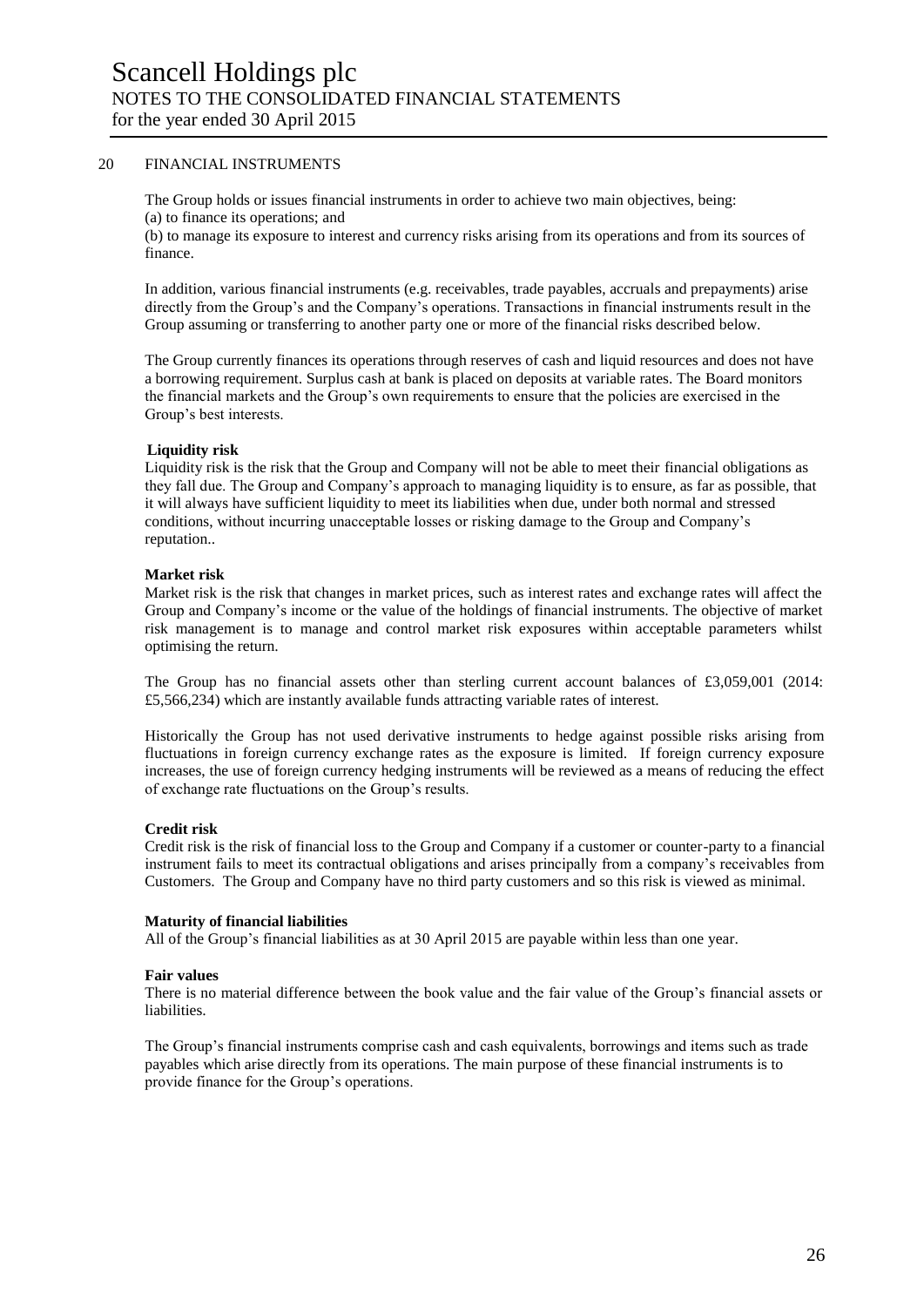#### Financial instruments

| Group                        |            |            |
|------------------------------|------------|------------|
|                              | 2015       | 2014       |
|                              | £          | £          |
| Financial assets             |            |            |
| Cash and cash equivalents    | 3,059,001  | 5,566,234  |
| Trade and other receivables  | 797,289    | 517,880    |
| <b>Financial liabilities</b> |            |            |
| Trade and other payables     | (603, 911) | (537,591)  |
| Company                      |            |            |
| Financial assets             |            |            |
| Cash and cash equivalents    | 524,015    | 498,391    |
| Trade and other receivables  | 37,104     | 37,701     |
| <b>Financial liabilities</b> |            |            |
| Trade and other payables     | (150, 657) | (148, 387) |

The carrying amounts are equal to the fair value therefore no impairment is required.

#### 21 OPERATING LEASE COMMITMENTS

The following operating lease is committed to be paid.

|                           | Land and buildings |        |
|---------------------------|--------------------|--------|
|                           | 2015               | 2014   |
|                           |                    |        |
| Within one year           | 12,500             | 11,000 |
| Within one and five years | 20,833             | 29,333 |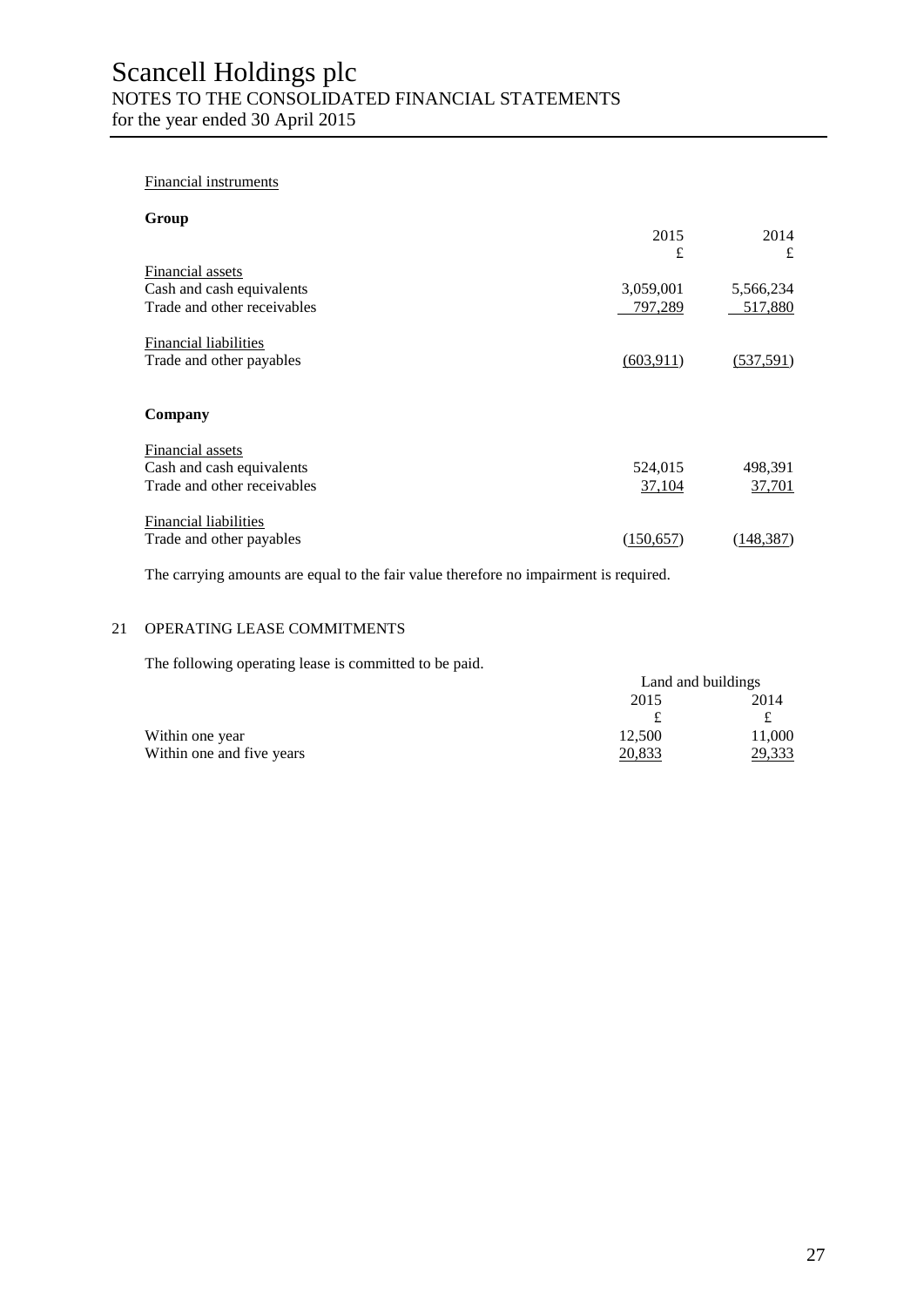## Scancell Holdings plc COMPANY STATEMENT OF CHANGES IN EQUITY

for the year ended 30 April 2015

|                     | Share<br>capital<br>£ | <b>Share</b><br>Premium<br>Account<br>£ | Share<br>Option<br>Reserve<br>£ | Retained<br>earnings<br>£ | Total<br>Equity<br>£ |
|---------------------|-----------------------|-----------------------------------------|---------------------------------|---------------------------|----------------------|
| At 1May 2013        | 194,470               | 9,904,733                               | 509,914                         | (922, 043)                | 9,687,074            |
| Exercise of options | 1,592                 | 70,062                                  | (33,605)                        |                           | 38,049               |
| Share issue         | 28,889                | 6,061,481                               |                                 |                           | 6,090,370            |
| (Loss) for the year |                       |                                         |                                 | (164, 026)                | (164, 026)           |
| Share option charge |                       |                                         | 46,049                          |                           | 46,049               |
| At 30 April 2014    | 224,951               | 16,036,276                              | 522,358                         | (1,086,069)               | 15,697,516           |
| (Loss) for the year |                       |                                         |                                 | (184,260)                 | (184,260)            |
| Share option charge |                       |                                         | 91,368                          |                           | 91,368               |
| At 30 April 2015    | 224,951               | 16,036,276                              | 613,726                         | (1,270,329)               | 15,604,624           |
|                     |                       |                                         |                                 |                           |                      |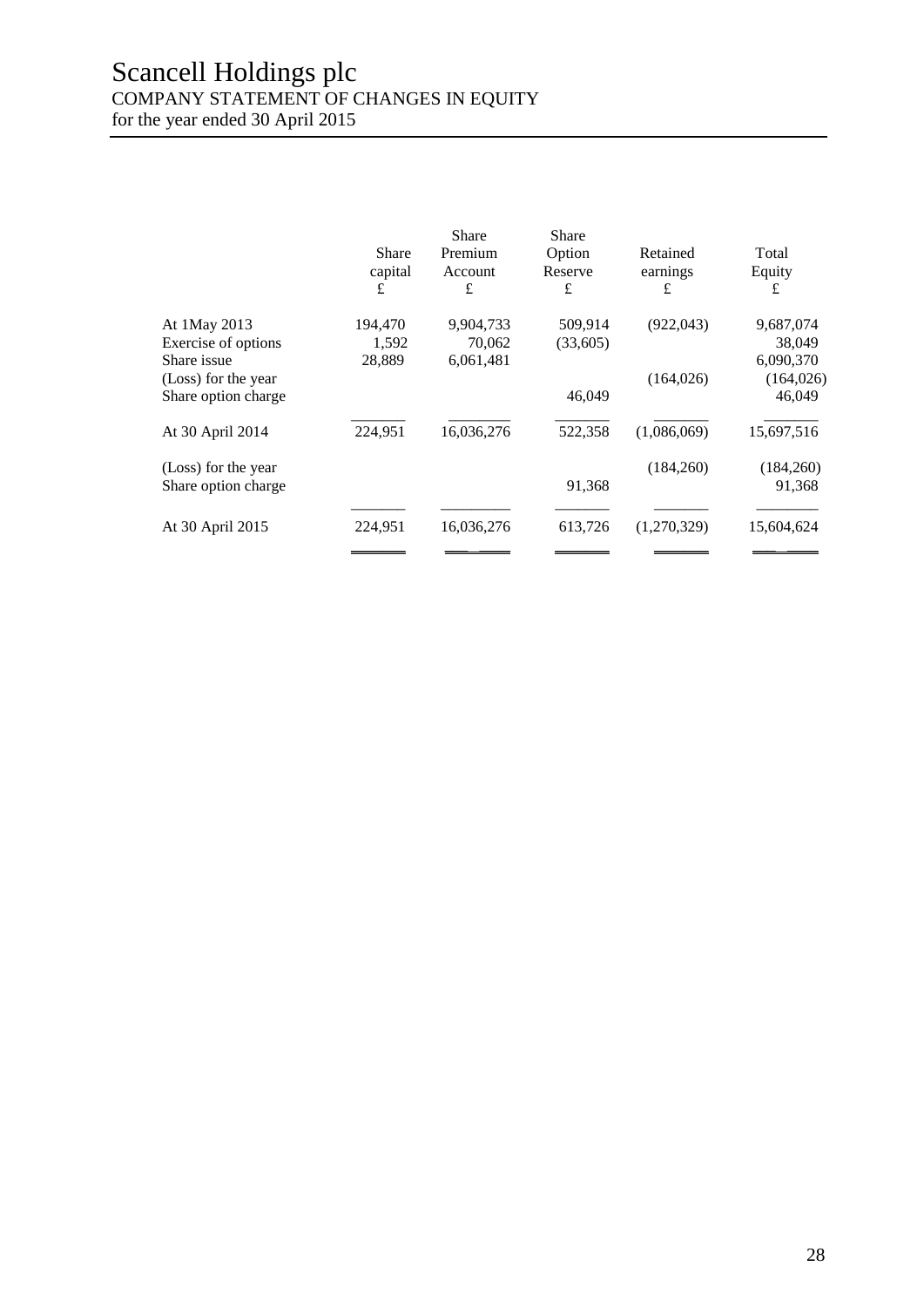## Scancell Holdings plc COMPANY STATEMENT OF FINANCIAL POSITION

As at 30 April 2015

|                             | <b>Notes</b>   | 2015<br>£   | 2014<br>£   |
|-----------------------------|----------------|-------------|-------------|
| <b>ASSETS</b>               |                |             |             |
| Non-current assets          |                |             |             |
| Investments                 | 11             | 5,175,554   | 5,084,186   |
|                             |                | 5,175,554   | 5,084,186   |
| Current assets              |                |             |             |
| Trade and other receivables | A              | 10,055,711  | 10,263,326  |
| Cash and cash equivalents   | $\overline{B}$ | 524,015     | 498,391     |
|                             |                | 10,579,726  | 10,761,717  |
|                             |                |             |             |
| <b>TOTAL ASSETS</b>         |                | 15,775,280  | 15,845,903  |
| <b>LIABILITIES</b>          |                |             |             |
| <b>Current Liabilities</b>  |                |             |             |
| Trade and other payables    | $\mathbf C$    | (150, 656)  | (148, 387)  |
| <b>TOTAL LIABILITIES</b>    |                | (150, 656)  | (148, 387)  |
|                             |                |             |             |
| <b>NET ASSETS</b>           |                | 15,604,624  | 15,697,516  |
|                             |                |             |             |
| <b>SHAREHOLDERS' EQUITY</b> |                |             |             |
| Called up share capital     | 14             | 224,951     | 224,951     |
| Share premium               | 15             | 16,036,276  | 16,036,276  |
| Share option reserve        | 15             | 613,726     | 522,358     |
| Profit and loss account     | 15             | (1,270,329) | (1,086,069) |
| TOTAL SHAREHOLDERS' EQUITY  |                | 15,604,624  | 15,697,516  |
|                             |                |             |             |

These financial statements were approved by the directors on 17 September, 2015 and are authorised for issue and are signed on their behalf by:

 $\sqrt{2}$ 

David Evans Director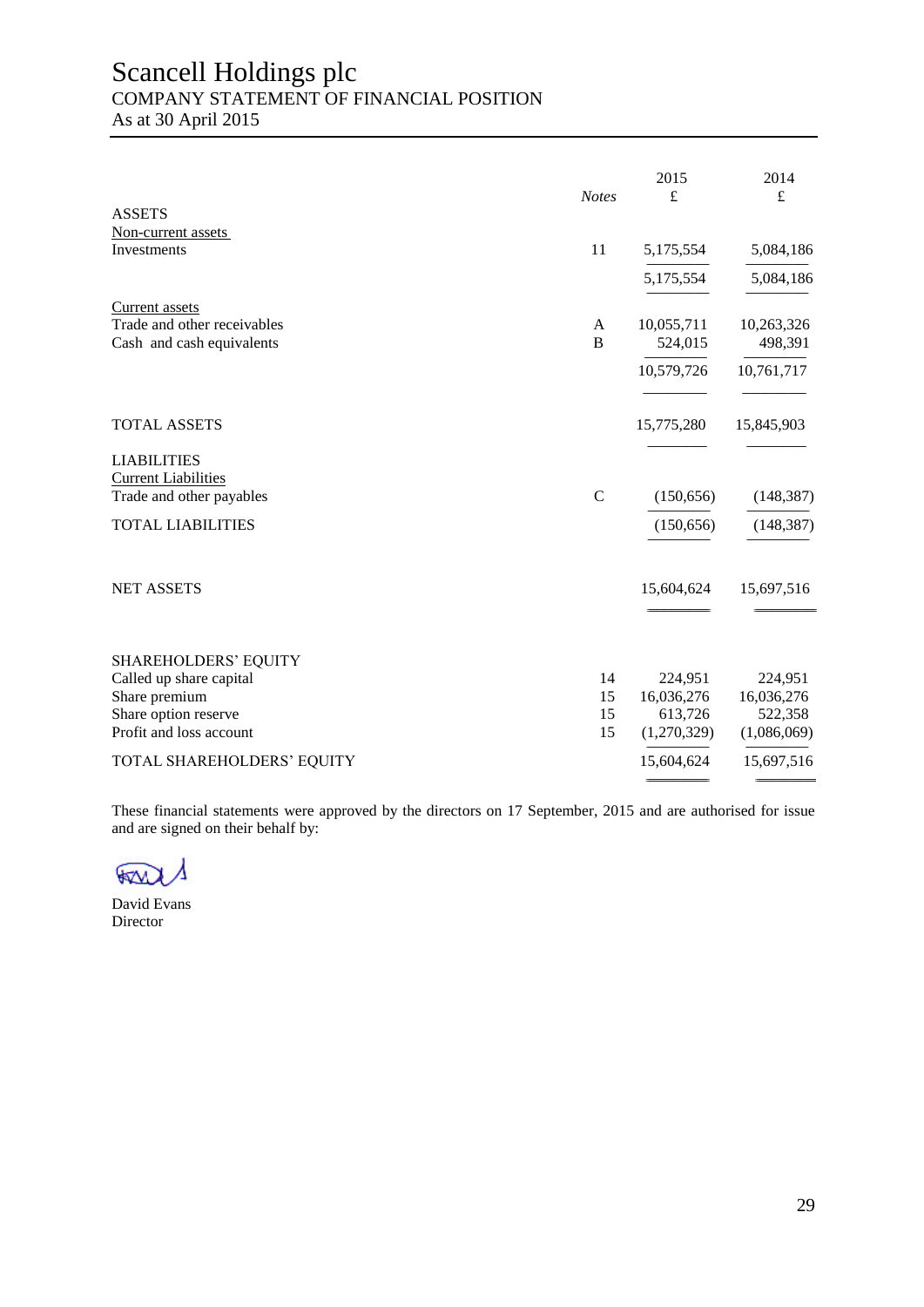## Scancell Holdings plc COMPANY STATEMENT OF CASHFLOWS

for the year ended 30 April 2015

|                                                                  | 2015<br>£  | 2014<br>$\pounds$       |
|------------------------------------------------------------------|------------|-------------------------|
| <b>Operating activities</b>                                      |            |                         |
| Cash generated from operations (note D)<br>Income taxes received | (181, 394) | (96, 818)               |
| Net cash from operating activities                               | (181,394)  | (96, 818)               |
| <b>Financing activities</b>                                      |            |                         |
| Proceeds from issue of share capital<br>Expenses of share issue  |            | 6,571,654<br>(409, 629) |
| Net cash generated from financing activities                     |            | 6,162,025               |
| <b>Investing activities</b>                                      |            |                         |
| Decrease/(Increase) in loan to subsidiary company                | 207,018    | (5,610,353)             |
| Net cash used by investing activities                            | 207,018    | (5,610,353)             |
| Net increase in cash and cash equivalents                        | 25,624     | 454,854                 |
| Cash and cash equivalents at beginning of the year               | 498,391    | 43,537                  |
| Cash and cash equivalents at end of the year                     | 524,015    | 498,391                 |

\_\_\_\_\_\_\_\_\_\_\_\_\_\_\_\_\_\_\_\_\_\_\_\_\_\_\_\_\_\_\_\_\_\_\_\_\_\_\_\_\_\_\_\_\_\_\_\_\_\_\_\_\_\_\_\_\_\_\_\_\_\_\_\_\_\_\_\_\_\_\_\_\_\_\_\_\_\_\_\_\_\_\_\_\_\_\_\_\_\_\_\_\_\_\_\_\_\_\_\_